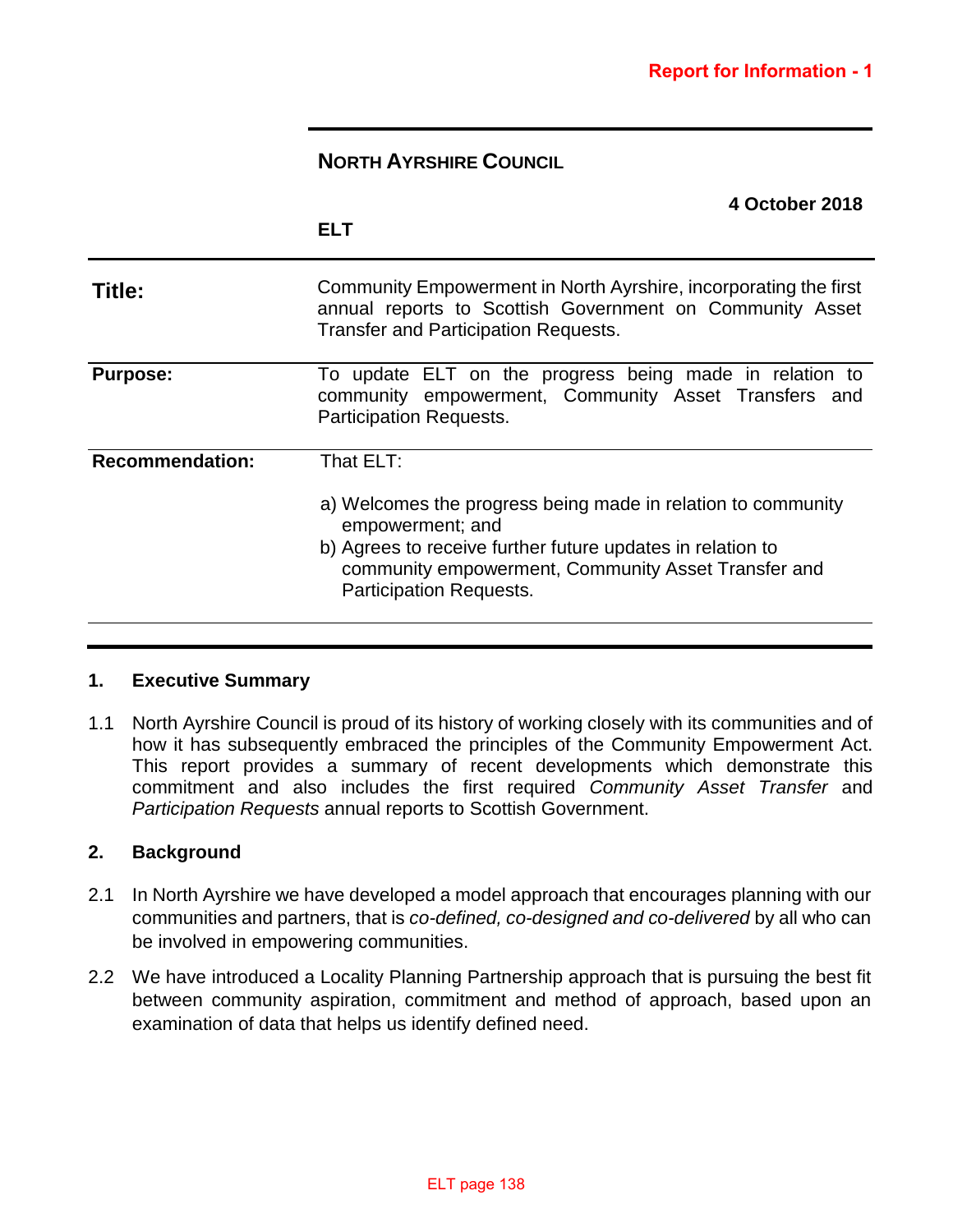- 2.3 Increasingly complex issues will not be solved by the Council, agencies or communities working alone or in silos. There is a need to work together in ways that leverage the talents, insights and contributions of as many members of the community as possible, whether that be communities of place or interest. To build and enhance community engagement, we promote a collaborative approach that involves cooperation in which parties are not necessarily bound contractually.
- 2.4 A collaboration exists when several people or organisations pool their common interests, assets and professional skills, to promote broader interests for the community's benefit, but it is usually less formal than a binding, legal contract and responsibilities need not be shared equally.
- 2.5 The Council has, as a result of their supportive process with communities, concluded eight successful Community Asset Transfers which have attracted in excess of two million pounds investment for communities of geography and interest, at a time when the Council's resources have been diminishing, with further funding applications in the pipeline. This is over and above an even greater level of external funding accessed to support community associations who operate North Ayrshire Community Centres through the Community Contract as described above, without formal lease/ownership arrangements.
- 2.9 These projects are well placed to be sustainable in the long term and address our local outcomes improvement priorities. The success of these Asset Transfers has also spurred others to approach the authority to explore the potential in their community.
- 2.10 We are proud of the success to date, but recognise that within the new prescriptive Community Asset Transfer Guidance, we will need to ensure that all applicants have a preprepared business plan, governance arrangements and robust understanding of what is involved in undertaking an asset transfer, prior to any engagement within the six month process.
- 2.11 As resources are reduced and access to expertise within the Council is at a premium, the new guidance will have to place a very strong emphasis upon the need for applicants to have an extremely robust case in place, prior to submitting any application. As the government guidance states, "it is ultimately the applicant bodies responsibility to ensure they have all the necessary and relevant information to develop their proposal and it should not be assumed that the Council will be able to commit staff or other resources on a universal basis to help them achieve this".
- 2.12 The Education Authority and Community Planning Partners have a duty to provide learning and development that assists in the empowerment of individuals and communities to undertake an Asset Transfer, but clearly effort will be concentrated on the areas of greatest need in line with Scottish Government expectation and policy and the new duty placed upon every employee to reduce socio-economic inequality.
- 2.13 Our policy has been working well for communities and we are about to enter into a further round of Community Asset Transfer Information Days and workshops over the period September to March 2019.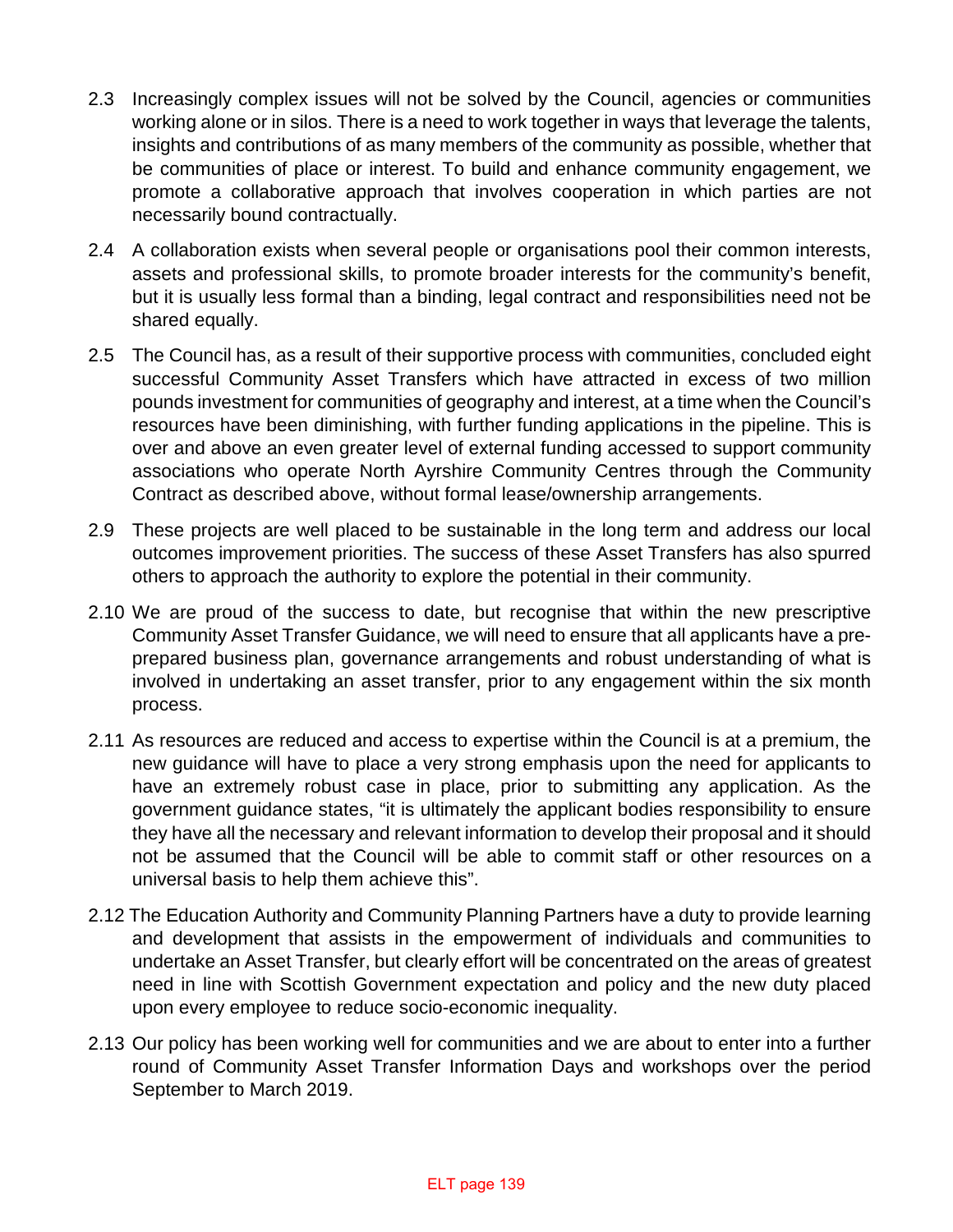- 2.14 In relation to Participation Requests, North Ayrshire's Locality Planning Partnership arrangements and our corporate approach to consultation, with officers trained by the Consultation Institute, have opened up myriad opportunities and approaches for people to become involved in expressing their views within North Ayrshire.
- 2.15 As a result we have to date had no requests for a participation request and we attribute that to the very successful and extensive suite of engagement approaches, undertaken by the NA community planning partnership. Through our ethos and commitment to this way of working, our aim is to minimise rather than maximise the number of formal participation requests received.

# **3. Proposals**

- 3.1 It is proposed that ELT:
- a) Welcomes the progress being made in relation to community empowerment; and
- b) Agrees to receive further future updates in relation to community empowerment, Community Asset Transfer and Participation Requests.

| <b>Financial:</b>                                    | There are no financial implications relating directly to this<br>report.                                                                                                                                                                                                                                                                                                                                                                                                             |  |  |  |
|------------------------------------------------------|--------------------------------------------------------------------------------------------------------------------------------------------------------------------------------------------------------------------------------------------------------------------------------------------------------------------------------------------------------------------------------------------------------------------------------------------------------------------------------------|--|--|--|
| <b>Human Resources:</b>                              | There are no HR implications relating directly to this report.                                                                                                                                                                                                                                                                                                                                                                                                                       |  |  |  |
| Legal:                                               | There are no legal implications relating directly to this report.                                                                                                                                                                                                                                                                                                                                                                                                                    |  |  |  |
| <b>Equality:</b>                                     | There are no equality implications relating directly to this<br>report.                                                                                                                                                                                                                                                                                                                                                                                                              |  |  |  |
| <b>Children and Young</b><br>People:                 |                                                                                                                                                                                                                                                                                                                                                                                                                                                                                      |  |  |  |
| <b>Environmental &amp;</b><br><b>Sustainability:</b> | There are no environmental implications relating directly to<br>this report.                                                                                                                                                                                                                                                                                                                                                                                                         |  |  |  |
| <b>Key Priorities:</b>                               | The proposals contained within the report support the North<br>Ayrshire Council Plan 2015-2020 priorities:<br>Priority 1 Growing our economy,<br>increasing<br>$\bullet$<br>employment and regenerating towns;<br>Priority 2 Working together to build<br>stronger<br>$\bullet$<br>communities;<br>Priority 3: Ensuring people have the right skills for<br>$\bullet$<br>learning, life and work;<br>Priority 4: Supporting people to stay safe, healthy and<br>$\bullet$<br>active. |  |  |  |
| <b>Community Benefits:</b>                           | N/A                                                                                                                                                                                                                                                                                                                                                                                                                                                                                  |  |  |  |

# **4. Implications**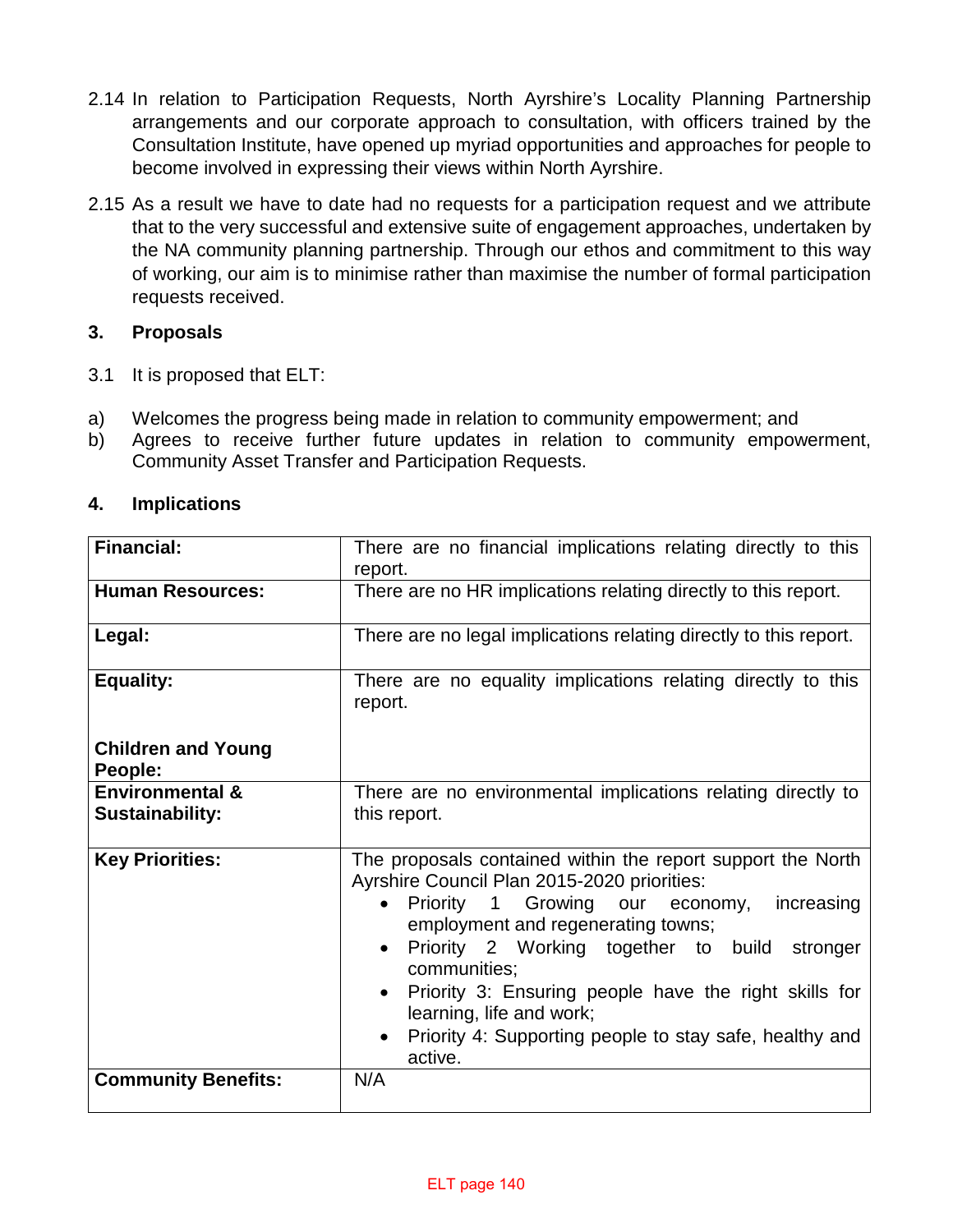# **5. Consultation**

5.1 The approach to community empowerment taken by the Council and its partners is based, as far as possible, on engagement and consultation with its partners and we are working towards embedding this in the practice of all departments.

Cerc Comen

Karen Yeomans Executive Director (Economy & Communities)

# For further information please contact **Audrey Sutton, Head of Service (Connected Communities)** on **(01294) 324414**.

# **Background Papers**

Appendix 1 - A report on the progress of Community Planning Partners in North Ayrshire in the delivery of support that empowers communities including the Statutory Annual Report on Progress with Community Asset Transfer and a statement detailing progress with part 3 of the Community Empowerment (Scotland) Act.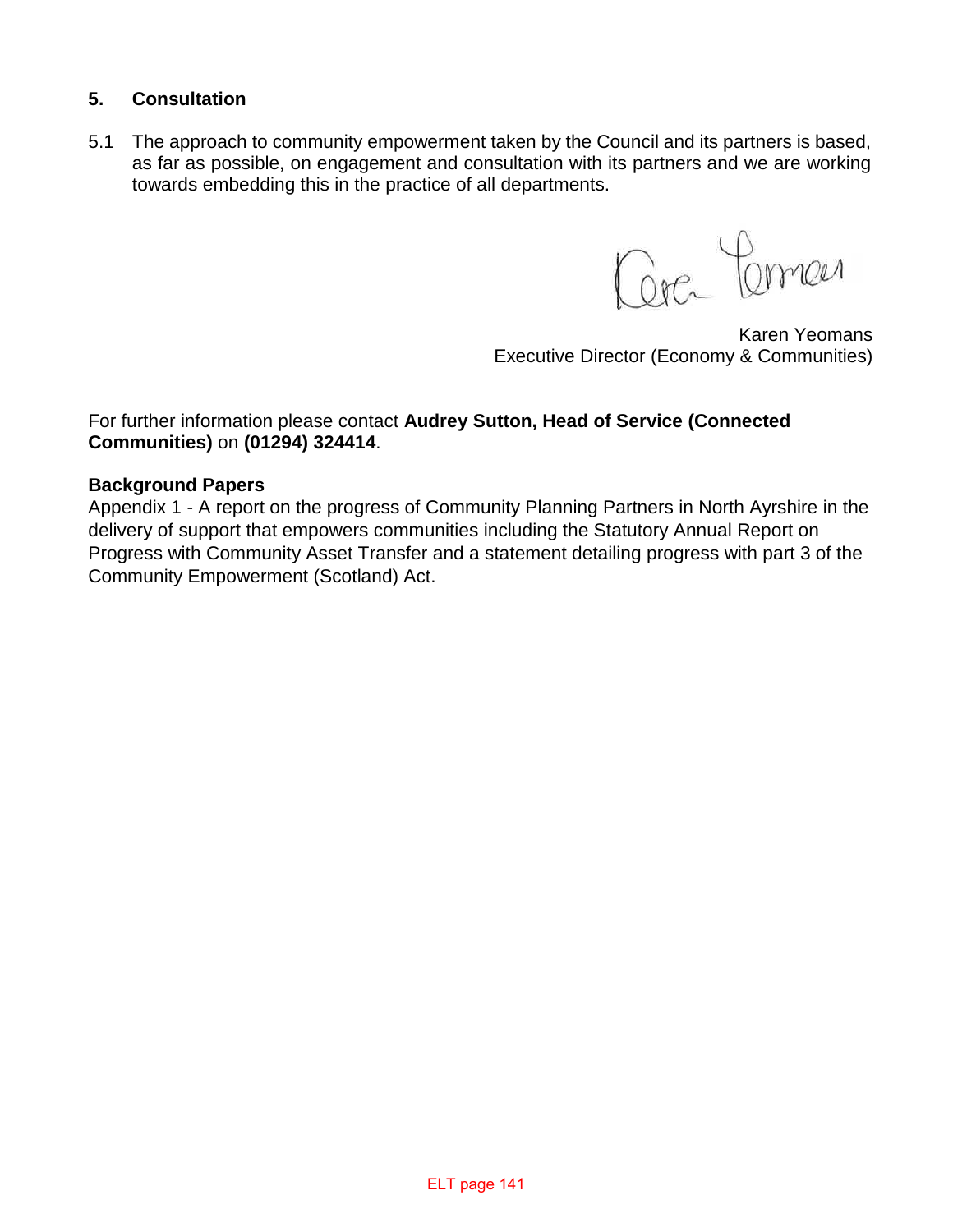*A report on the progress of Community Planning Partners in North Ayrshire in the delivery of support that empowers communities, including the Statutory Annual Report on Progress with Community Asset Transfer and a statement detailing progress with part 3 of the Community Empowerment (Scotland) Act (Participation Requests).* 

**North Ayrshire Council: 2013 – July 2018** 

### **Executive Summary**

North Ayrshire Council is proud of its history of working closely with its communities and of how it has subsequently embraced the principles of the Community Empowerment Act. This report provides a summary of recent developments which demonstrate this commitment and also includes the required *Community Asset Transfer* and *Participation Requests* annual reports to Scottish Government.

### **1. Introduction:**

### **1.1 What do we mean by an empowered community?**

An empowered community is one where individuals and communities have the confidence, skills and ability to influence decisions, take action and make change happen in their lives and communities. This includes communities of place, interest and identity.

At a local level, people who become actively involved in improving their area and are energised to participate and do things for themselves, are described as being "empowered" to create change.

Evidence of the empowerment process can be seen as neighbours, organisations, businesses and individuals coming together, to shape local activities to ensure they address the things people care about in their community.

In North Ayrshire this includes involvement in, Locality Planning, Community safety, health and social care, clean streets, creating high-quality and welcoming public spaces, good quality community facilities and leisure services, improved transport, footpaths, cycle and walkways, provision of public toilets, growing and the promotion of healthy green spaces.

## **1.2 The "keystones" supporting Community Empowerment**

A planned and progressive training programme delivered by the International Consultation Institute, to build a cross-sectoral professional group able to undertake Community Engagement to a uniform standard, has been the primary facilitator of officer and third sector approaches to empowerment in North Ayrshire.

By placing high quality, pre-engagement and community engagement approaches at the heart of what Community Planning partners do, we have increased the confidence of our Community partners that they can contribute to and influence change around the things that matter to them.

Then by promoting, participatory budgeting, Community Asset transfer and the democratic civic engagement of communities within those processes, we have established the "Key-Stones" that support community empowerment and the achievement of community potential.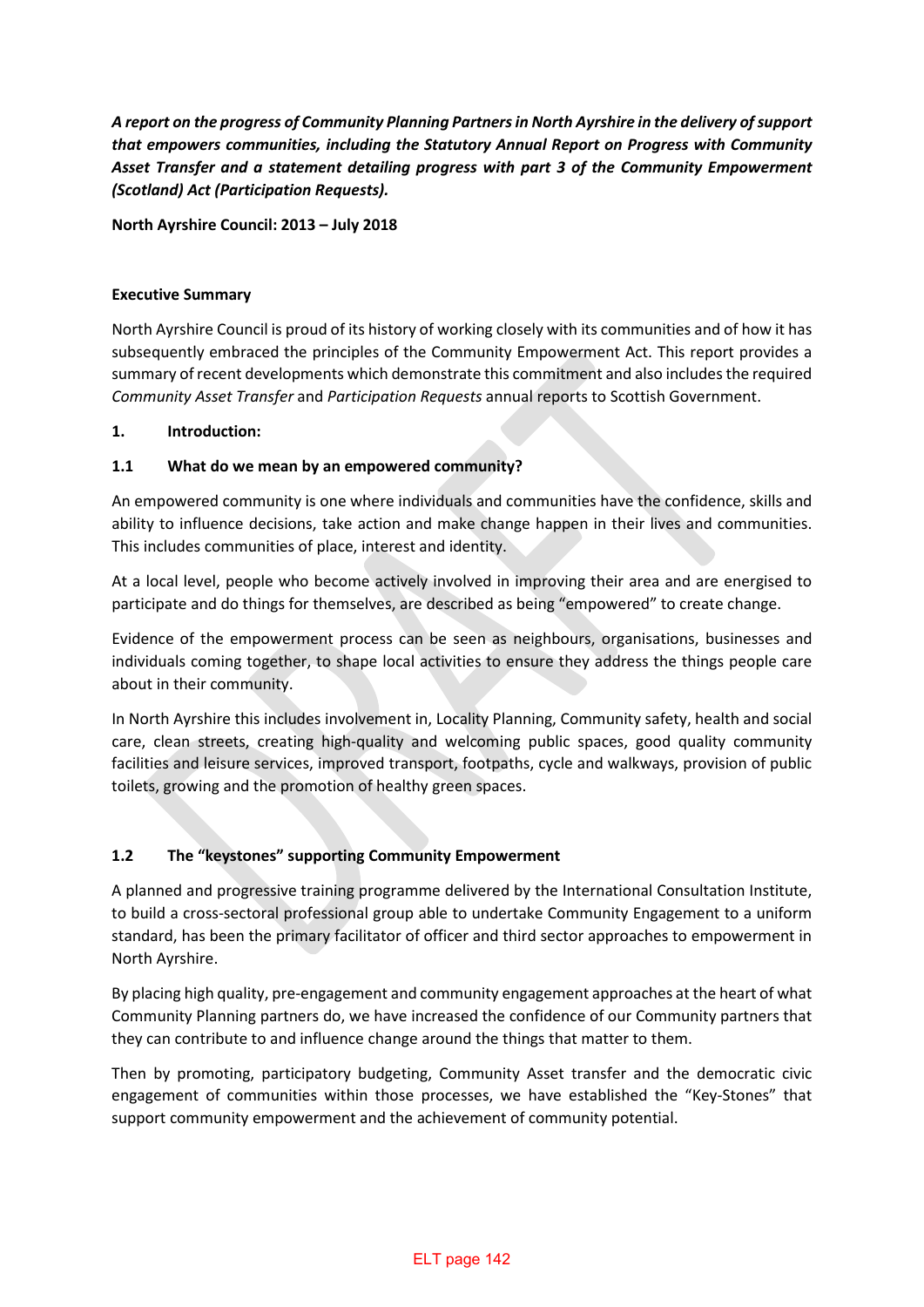## **1.3 Participatory budgeting as an empowering process**

Participatory budgeting, based on "Community Choices," where people make the decisions on how resources are to be spent, has become a common feature of our work in North Ayrshire and has been branded *"Shaping North Ayrshire"* with the strap-line, *"Your Money You Decide."*

North Ayrshire was one of the Pilot Authorities that trialled the Scottish Governments PB programme.

## **1.4 What does Participatory Budgeting contribute to the empowerment process?**

Participatory budgeting embeds the following empowerment principles:

It supports democratic and engaged citizenship by enabling local people to have a direct say in how a defined public budget can be used to address local priorities. It is one method of community engagement that can be used alongside other models of empowerment as part of a wider approach to advancing participatory democracy

It also goes beyond traditional consultation or community representation on a decision making panel. In essence it is about community cohesion, raising awareness, making connections and having a participative role in financial decision making, that is deliberative and binding. As a consequence, its impact can be significantly greater for people than if the Council or its partners alone, took that decision

Local people have to pitch their ideas to their peers for their votes, with the understanding that not everything that is presented can be funded. As a result all those involved have to consider how they vote very carefully, as there is not enough money to cover every pitch. The deliberative process that takes place, sees the highest priorities taking precedence and receiving funding, but residents quickly learn that decisions taken have both a positive and negative impact for groups and they begin to comprehend the difficulty of making challenging decisions, balancing needs with available resources. In relation to grant awarding PB, more than £462,000 has been distributed to date in grant awarding PB from Council, Scottish Government Community Choices funding, HSCP, Third Sector Interface and Green Health Partnership funds.

• It can contribute to the effectiveness of public spending, by improving the way money is invested by increasing the knowledge available to both the local authority and its communities prior to decisions being taken. The 1% minimum target set by Scottish Government for the Shaping North Ayrshire stage two PB programme, can be made up of the Councils revenue and capital expenditure and it is for local authorities to decide, how to take forward participatory budgeting at a local level to reach the agreed target. To ensure a shared understanding of the 1% target, this is defined as the 'total estimated expenditure for revenue, as per the local government finance circular, less assumed council tax intake. (It is considered reasonable to exclude council tax as it is a local tax and therefore already directly and locally accountable).

• The Towns of Ardrossan, Saltcoats and Stevenston have trialled the stage 2 "mainstream" Participatory Budgeting process with people deciding how to direct the work of our Street Scene operatives and the type of planting they do. This has resulted in working with a budget of nearly £1m to agree an increased planting of vegetables, herbs and fruit to provide a wide range of free food for local communities. Potatoes, soft fruits, onions and fruit trees have begun to replace traditional flower beds, with the produce available to be picked, by local residents as it matures.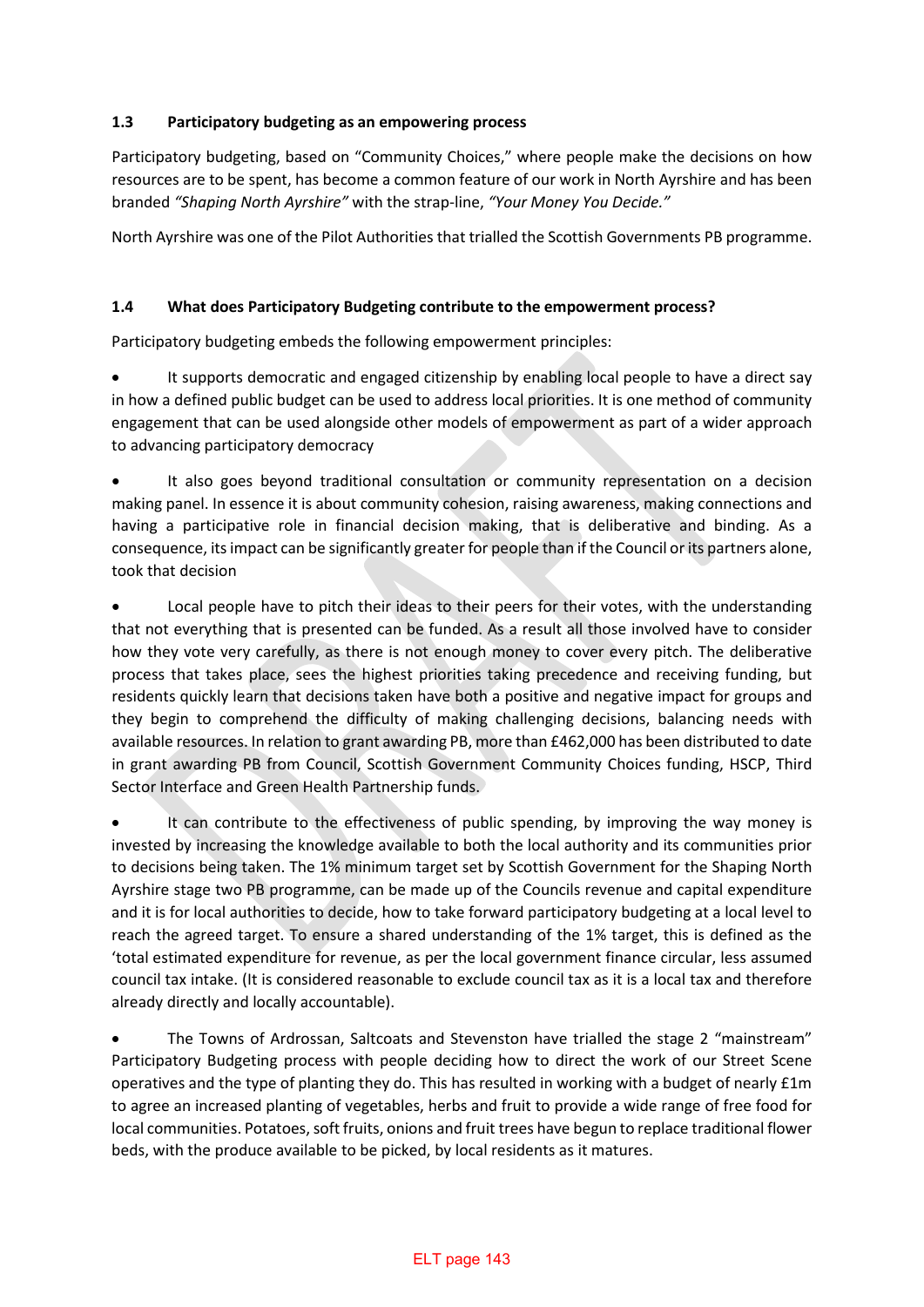The outcomes of the PB experience in North Ayrshire clearly indicate, that as a result of people's involvement in the allocation of a finite budget, they learn that not everything can be done, not everything has the same weighting in terms of priority and whatever decisions are taken, disappointment can result for those not receiving an award. But that is the experience of publicly funded organisations on a daily basis and as residents become aware of that experience, their criticism of publicly funded bodies will hopefully wane as their understanding builds and we work more closely together to address real need.

The Community Planning Partnership in North Ayrshire also held as part of the PB process, Scotland's largest ever "online" participatory budgeting exercise exclusively for young people. Applications for funding awards of up to £1,500 were received from 130 groups and £60,672 was distributed to youth projects. The total online votes cast was 6314.

We are trying to encourage more "online" participation, as it is clearly one way of involving those in our communities who would not ordinarily choose to become personally involved within the PB or any other engagement process and has the potential to extend our reach more widely across North Ayrshire

## **2. Community Engagement**

In North Ayrshire we have developed a model approach that encourages planning with our communities and partners, that is *co-defined, co-designed and co-delivered* by all who can be involved in empowering communities.

We have introduced a Locality Planning Partnership approach that is pursuing the best fit between community aspiration, commitment and method of approach, based upon an examination of data that helps us identify defined need.

Increasingly complex issues will not be solved by the Council, agencies or communities working alone or in silos. There is a need to work together in ways that leverage the talents, insights and contributions of as many members of the community as possible, whether that be communities of place or interest. To build and enhance community engagement, we promote a collaborative approach that involves cooperation in which parties are not necessarily bound contractually. A refresh of our community councils has contributed to this approach and has ensured that local people are at the heat of this process.

A collaboration exists when several people or organisations pool their common interests, assets and professional skills, to promote broader interests for the community's benefit, but it is usually less formal than a binding, legal contract and responsibilities need not be shared equally.

An example of our approach to collaboration is the *"Community Contract"* which is a jointly written and negotiated agreement between local Community Associations and Connected Communities in North Ayrshire Council. The Associations exist to promote the charitable aims of education, recreation and social welfare for the wider benefit of their community and they undertake to manage their local community centre to achieve those aims. The contract was written, negotiated and co-produced by all parties involved and helps define the contribution of the Council alongside the expectation of the Association to deliver its key aims.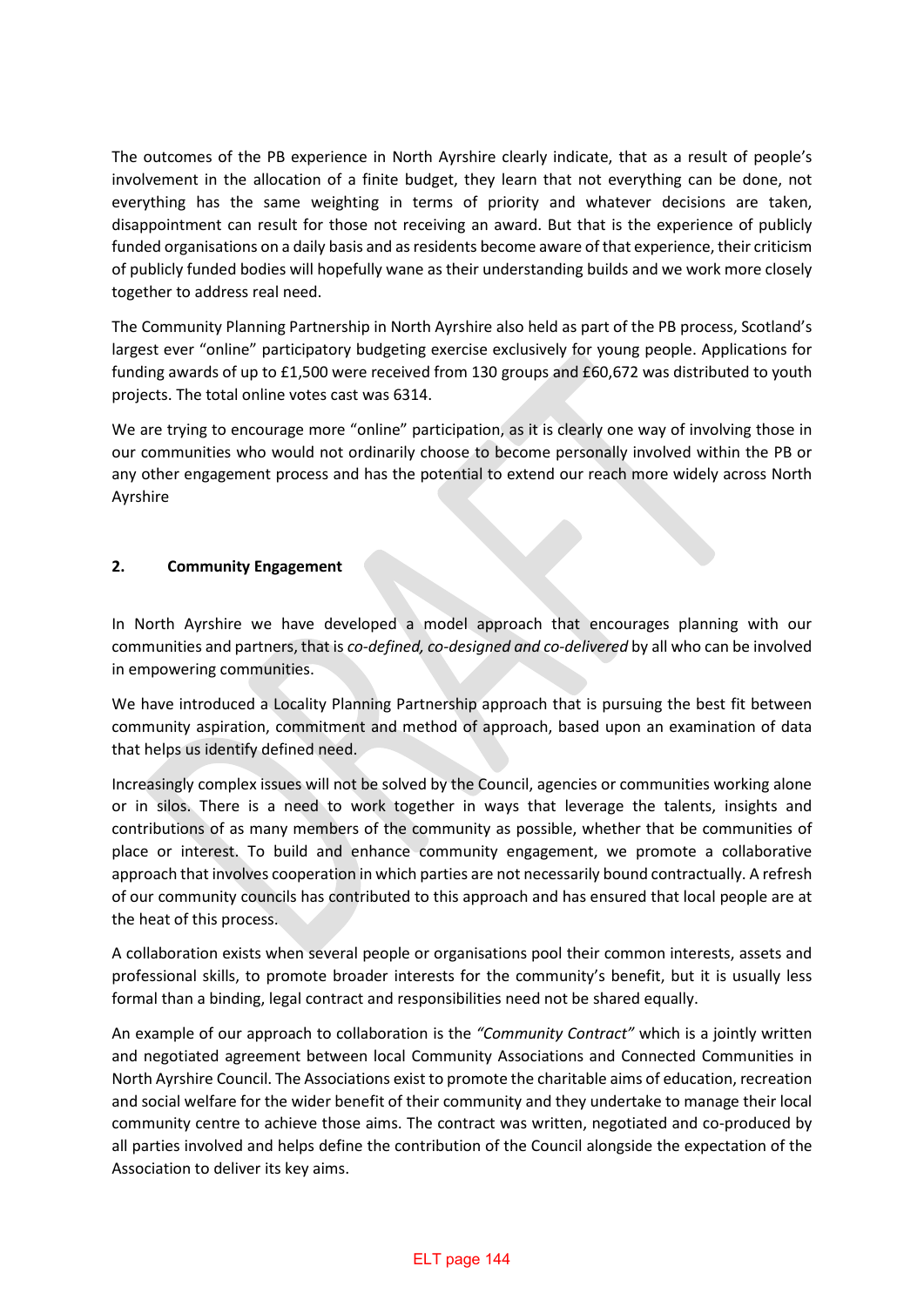Learning, through courses and classes, youth work, elderly and early years' activities, in addition to the provision of subsidised activities for local residents and groups, is able to be offered as a result of the contract negotiation, enabling the Community Associations to keep two thirds of the letting income raised, to be used for community benefit.

As a result of the success of the Community Contract, we are increasingly seeking to engage our communities within a co-production model that removes barriers to opportunity and participation, as these actions are central to an empowered communities approach. The initiatives that we promote, to build a sense of power and control in communities, need to be accompanied by a range of capacitybuilding activities that encourage *everyone* to exercise meaningful control in their lives and the locality in which they live.

We must always try to make decisions that people buy into, give approval for and will agree with, which requires a high level of community engagement, consultation and trust. Our investment in Locality Planning Partnerships, that deliver parity of esteem between councillors and community representatives, is beginning to see more decisions taken that reflect community aspiration matched to need, fulfilling the Governments requirement to address socio economic and educational inequalities as a matter of priority.

North Ayrshire Council and our Community Planning Partners have been working for many years to improve the quality and sincerity of our relationship within the communities we serve. We are proud of our improving performance and the trust that has developed between the CPP and people of North Ayrshire without which, we could not have achieved as much as we have in terms of improving the involvement of our residents.

Community groups in a regular survey that is undertaken, have said they feel that the Council is an effective partner in helping them to deliver their aspiration for their community. As a result, our work particularly in community engagement and building the capacity of individuals and communities to participate within our "Fair for All" strategy, has begun to bear fruit and is evident within the Locality Planning arrangements we have in place across North Ayrshire.

## **3. Participation requests**

Guidance on participation requests was published by government on 31 May 2017. NAC have now concluded and published guidance for community organisations, considering the submission of a participation request as set out in Part 3 of the Community Empowerment (Scot) Act 2015.

Participation requests allow a community body to enter into dialogue with public authorities about local issues and local services on their terms.

Where a community body believes it could help to improve an outcome which is delivered by a public service, it will be able to request to take part in a process with the public service authority to improve that outcome. This could include suggesting how service providers could better meet the needs of users, offering volunteers to support a service or even proposing the community body could take over the delivery of the service themselves. The public body must agree to the request and set up a process unless there are reasonable grounds for refusal. At the end of the process the public body must publish a report on whether the outcomes were improved and how the community body contributed to that improvement.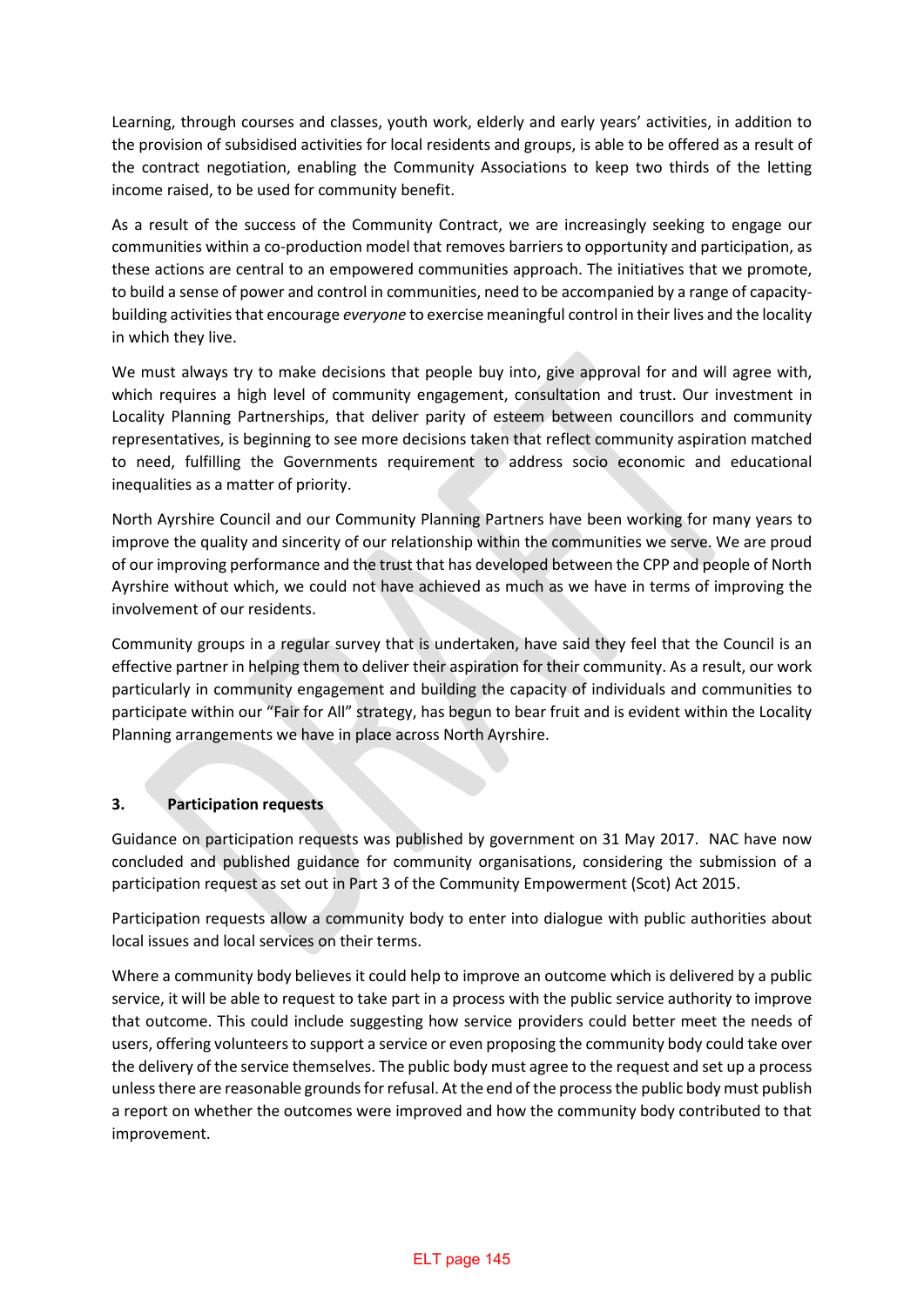North Ayrshire's Locality Planning Partnership arrangements and our corporate approach to consultation, with officers trained by the Consultation Institute, have opened up myriad opportunities and approaches for people to become involved in expressing their views within North Ayrshire.

As a result we have to date had no requests for a participation request and we attribute that to the very successful and extensive suite of engagement approaches, undertaken by the NA community planning partnership. Through our ethos and commitment to this way of working, our aim is to minimise rather than maximise the number of formal participation requests received.

## **4. Support for asset transfer to North Ayrshires Community transfer bodies**

Asset transfer is not something that we had to discover in North Ayrshire, it was an approach that we embraced a long time ago, and it helped build the foundation for empowering individuals and communities.

North Ayrshire Council had an Asset Transfer Policy prior to the enactment of the legislation and have been actively supporting our communities to develop their social capital and organisational capacity, including to undertake the management of community facilities for many years. The Community Empowerment (Scot) Act and its subsequent guidance, provides for us an endorsement of our policy of individual and community capacity building, leading to more active, resilient and responsible communities where people provide a wide range of services to meet peoples expressed need.

The Council's voluntary commitment to community empowerment, and in particular the transfer of local assets to strengthen and enhance community life, had been part of a greater plan to extend local democracy and achieve the engagement of local communities within the work of the North Ayrshire Community Planning Partnership.

Our programme of Service Level Agreements, where local people can lease and manage their neighbourhood facilities, has leveraged in considerable new money for community activity and helped nurture a sense of personal and community responsibility. The programme preceded the Community Empowerment (Scot) Act and enabled us to accelerate the provisions contained within it.

John Swinney MSP introduced the formal Bill for an Act of the Scottish Parliament to make provision for greater community empowerment on  $11<sup>th</sup>$  June 2014, however North Ayrshire Council had been working within the "spirit" of the developing Bill, which led to the publication and promotion of their Notes of Guidance for community organisations and groups and policy for Community Asset Transfer in April 2013.

A number of workshops across North Ayrshire were organised throughout 2013/14 involving officers from Connected Communities, supported by the Development Trust Association Scotland and Community Ownership Support Scotland, with many local community organisations and groups attending.

This progressive social policy was testament to the long term planning and vision of the Council and its Community Planning partners, who were also at that time working on a model for Locality Planning Partnerships, which are now in place, with Community representatives having parity of esteem with elected members and decisions being taken through discussion, debate and consensus.

As this is the first published Annual Report of North Ayrshire Council, on progress with the implementation of Part 5 of the Community Empowerment (Scot) Act 2015, we are reporting on the journey we have taken and the considerable progress from April 2013 to June 2017.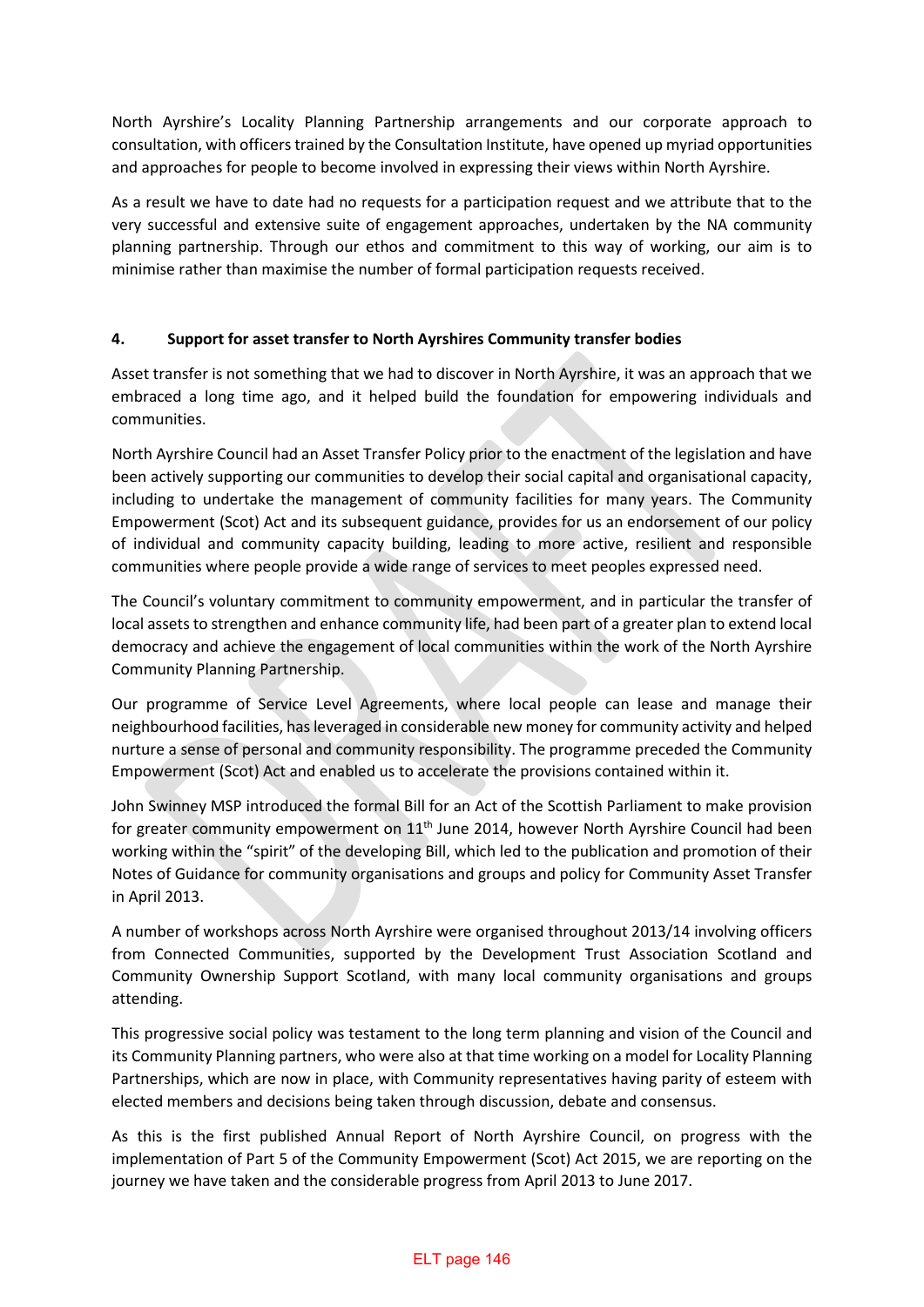### **4.1 The Current Legislation**

Part 5 of the Community Empowerment (Scotland) Act 2015 introduced a statutory right for community bodies to make requests to their Local Authority, Scottish Ministers and a wide-ranging list of public bodies, for any land or buildings they feel they could make better use of through a Community Asset Transfer. They can request ownership, lease or other rights, as they wish. The Act requires those public authorities to transparently assess requests against a specified list of criteria, and to agree the request unless there are reasonable grounds for refusal. The asset transfer legislation guidance came into force on 23 January 2017.In the event that the Local Authority rejects a request, the applicant will have a right of appeal and North Ayrshire Council has an appeals process in place.

To help community bodies to know what might be available through asset transfer, section 94 of the Act requires each relevant authority to establish, maintain and make available a register of land and property which it owns or leases, "to the best of its knowledge and belief". The Act requires that the register must be maintained and updated on a quarterly basis.

In North Ayrshire, our register is reviewed at least every three months, and the date of the last update is also shown on the register. The register includes sufficient information to identify the land, property and its location. This will include the street address and postcode, any name the land or building is known by and its "Unique Property Reference Number" where there is one. There will also usually be a basic description of the current use such as "offices," "clinic," "depot," "park." The register, guidance and application information is available online at:

### <https://www.north-ayrshire.gov.uk/your-community/community-asset-transfer.aspx>

There are exceptions however as set out within the Act, some land and property need not be included in the register to maintain safety or security and the following land and property need not be included in the register. This includes:

- Roads
- Underground railways
- Canals
- **Bus Stations**
- Houses, hostels, lodging houses
- Land used for the supply of drinking water, disposal of waste water and reservoirs
- Police radio masts
- Souvenir plots
- The mineral rights to land.

Our Authority will seek to make as much information available to the community body as possible. Where North Ayrshire Council wants to dispose of the property or supports the community's proposals, it may provide a "sales or information pack" with a range of useful information and reports or offer other additional support at its discretion, if there is some considerable work involved in gathering any information requested, there may be a charge for this.

### **4.2 The Benefits of Community Asset Transfer**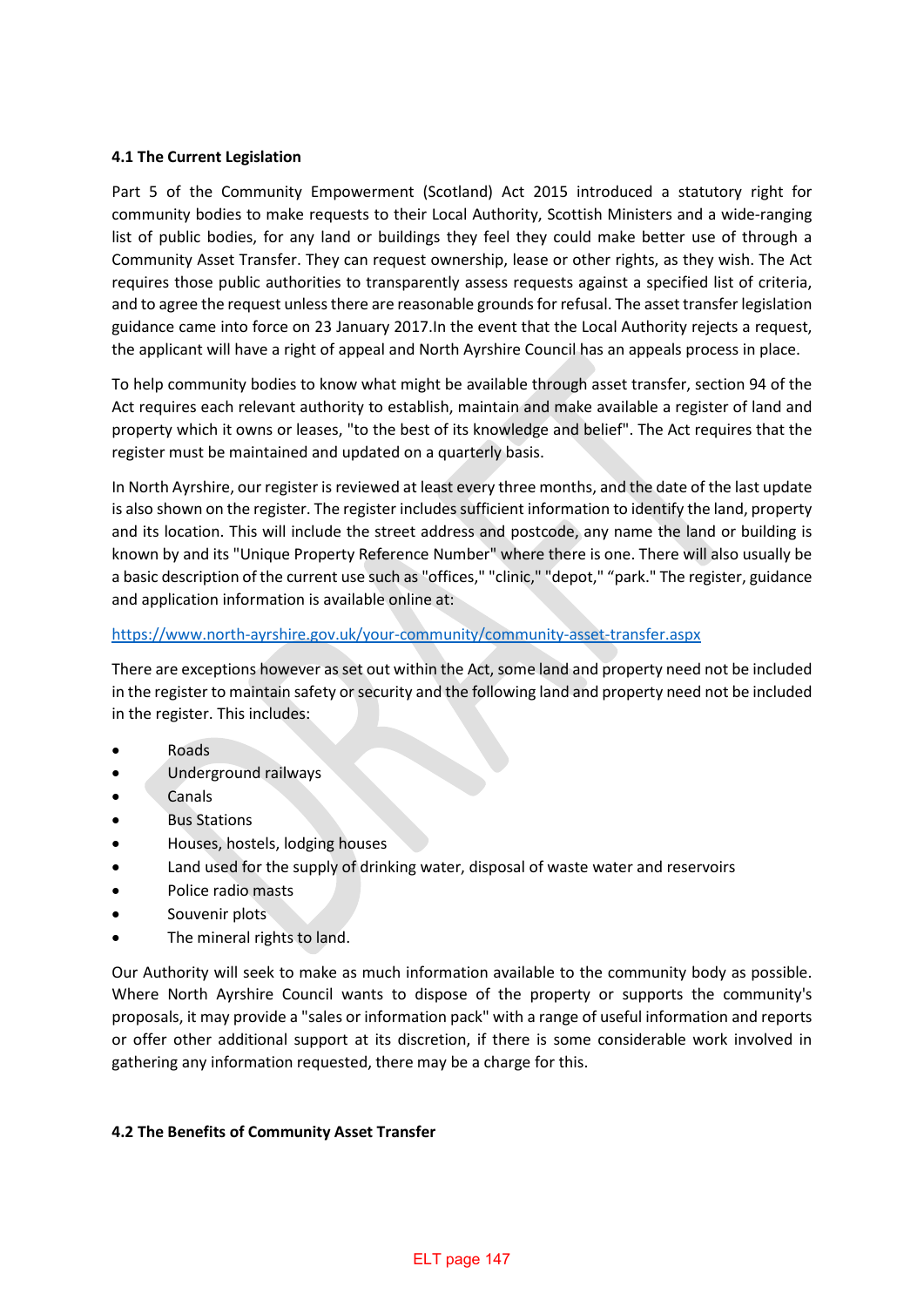Community asset transfer provides an opportunity for people to be involved in developing and providing opportunities or services for their local communities. It may also allow groups within the third sector to develop commercial ventures which will support community benefit. Asset transfer may also ensure that public assets get used more frequently, more effectively and become Community-led through ownership, which may also allow additional opportunities for groups to secure extra funding or resources inaccessible to the Local Authority or their Community Planning Partners.

Where the Council transfers an asset to community-based groups, it will continue to promote public value and will evaluate each proposal in terms of its ability to contribute to the following:

- Community empowerment
- Local community benefit
- Building the capacity of, and encouraging a sustainable voluntary and community sector
- Economic development and economic well-being
- Social enterprise and social well-being
- Environmental improvement and environmental well-being
- Improvements to public services
- Value for money.

### **4.3 Current supports for communities to become empowered in North Ayrshire**

North Ayrshire has since its inception in 1996, offered a range of support to encourage active citizenship and community management of local facilities.

We support 26 Community Associations, each of which has responsibility for managing the letting of their local Community Centre and for the delivery of a programme of educational, recreational and social welfare provision to meet the expressed needs of the local community.

In some cases it may be sufficient for the local community to agree a legal agreement with the Council to act in the capacity of "Key-holders" where they can lawfully and with insurance protection, open and close their local centre without any cost for staffing, making it affordable for local groups to be able to meet, who might not be able to do so otherwise.

In another approach, a Community may wish to exercise a greater level of independence and lease a property at no cost, within a formal Service Level Agreement with the Connected Communities team, whereby we provide some basic costs for payment of heating, lighting and staffing, with the voluntary association then levering in additional funding. In this scenario an association will on average lever in between £70 - 100,000 additional funding making this approach efficient, effective and sustainable.

North Ayrshire's experience has been that there is a need for a menu of choices that encourage self management of community facilities, but within a model that best fits a particular community as there is never going to be a "one size fit all" Community asset Transfer approach.

We currently have three additional Service Level Agreements for the management of property each of which has different governance and community needs to address.

### **4.4 Service Level Agreements**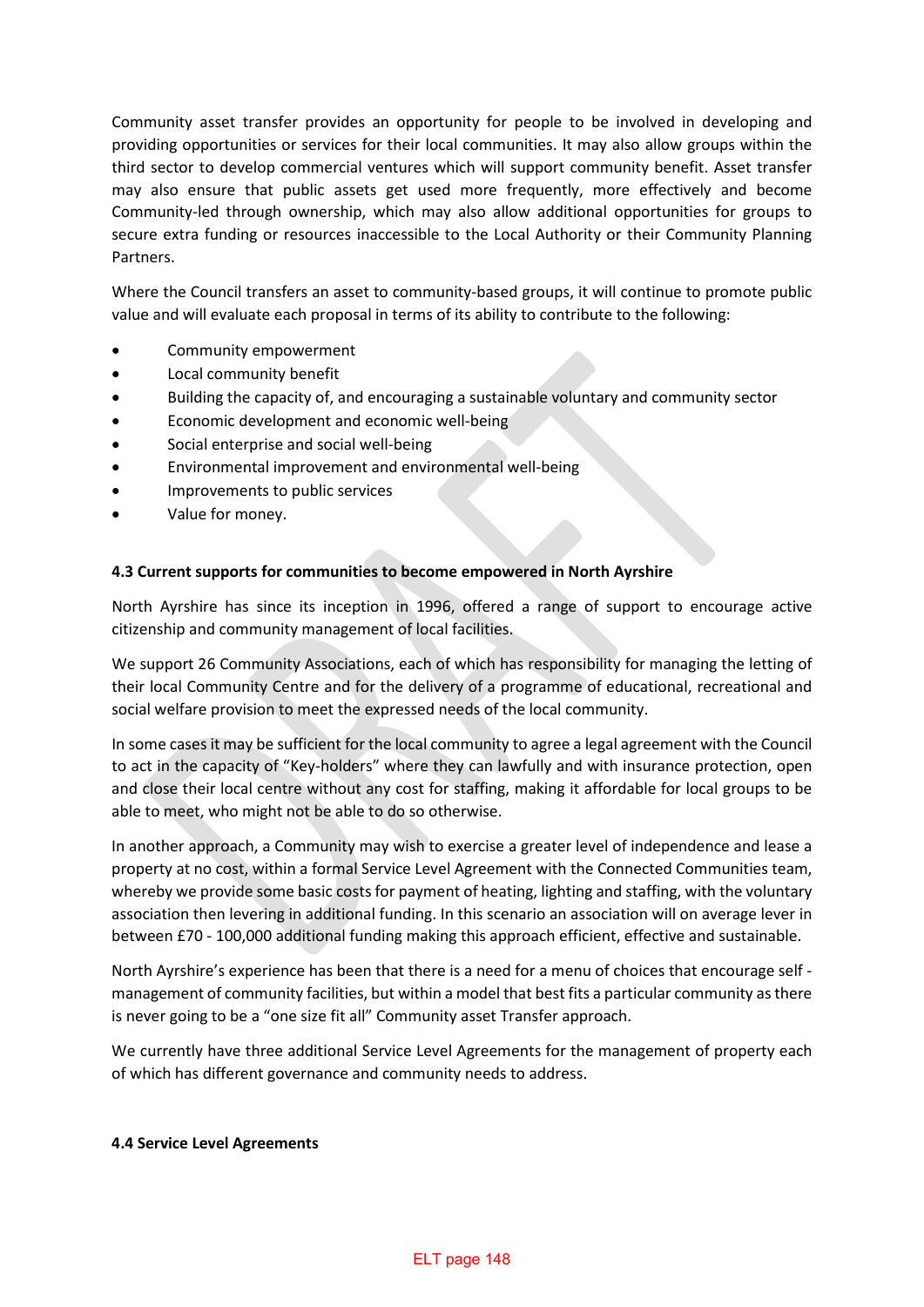1) West Kilbride Village Hall – SCIO – Provides letting and creates local employment through the employment of three part time caretakers. (Leverage 1:2)

2) Vineburgh Community Centre Association – Unincorporated charitable organisation – Provides letting and a range of educational, recreational and social welfare programmes. Young people feature highly within their activities. (Leverage 1:3)

3) Fullarton Community Association – Incorporated Ltd Charitable Company – Fullarton Board are the owners, through community asset transfer, of a large Community Hub, a new build facility that incorporates a Health Centre, Employability Hub and training facilities, digital suite and letting facilities for local groups. They also own ground on which they have built a community garden and Multi Use Games Arena which has been offered during day time to the local school for use. Circa £2million has been raised to build and operate the Hub.

We also support Community Associations and village hall committees across North Ayrshire with small grants, to help them manage a local hall or community centre often owned and managed by the local community. By providing them with access to expert advice on a range of supports from governance, charitable status, book keeping to fund raising, they are able to offer a programme of activities to local people, pay the bills and maintain the property.

Drybridge, Corsehill and Barrmill are some of those properties that we support.

# **4.5 Policy and Legislative framework influencing the Development of Community Asset Transfer in North Ayrshire**

Scottish Government legislation and national policy has incrementally developed to support the ownership and/or management of assets by communities. For example the Land Reform (Scotland) Act 2003 gave communities the right to buy land and buildings in certain circumstances and represented a fundamental change in the law surrounding ownership and land management, giving the potential for greater powers to be transferred to communities.

In 2009 the Scottish Government launched the "Promoting Asset Transfer" Programme, the purpose of which was to increase levels of awareness and interest within local authorities in asset transfer as a means of increasing community ownership of assets. In parallel with this programme, in March 2009 the Scottish Government and the Confederation of Scottish Local Authorities (CoSLA) jointly launched the Community Empowerment Action Plan (CEAP). This action plan clarified the importance of community engagement and empowerment and reinforced that community ownership is one aspect of empowerment, identifying it as one of a range of actions that would help to build individual capacity and social capital to deliver empowerment.

The Local Government in Scotland Act 2003 amended section 74 of the Local Government (Scotland) Act 1973 and set out that the Scottish Ministers may by regulations provide the circumstances in which local authorities may dispose of land for consideration for less than the best consideration that can be reasonably obtained. In 2010 Scottish Ministers issued the Disposal of Land by Local Authorities (Scotland) Regulations which set out the procedure and circumstances for a disposal of land for consideration less than the best that could reasonably be obtained.

On 6 June 2012 Derek Mackay, Minister for Local Government and Planning, launched an exploratory consultation on a range of ideas for the proposed Community Empowerment and Renewal Bill designed to:

Strengthen community participation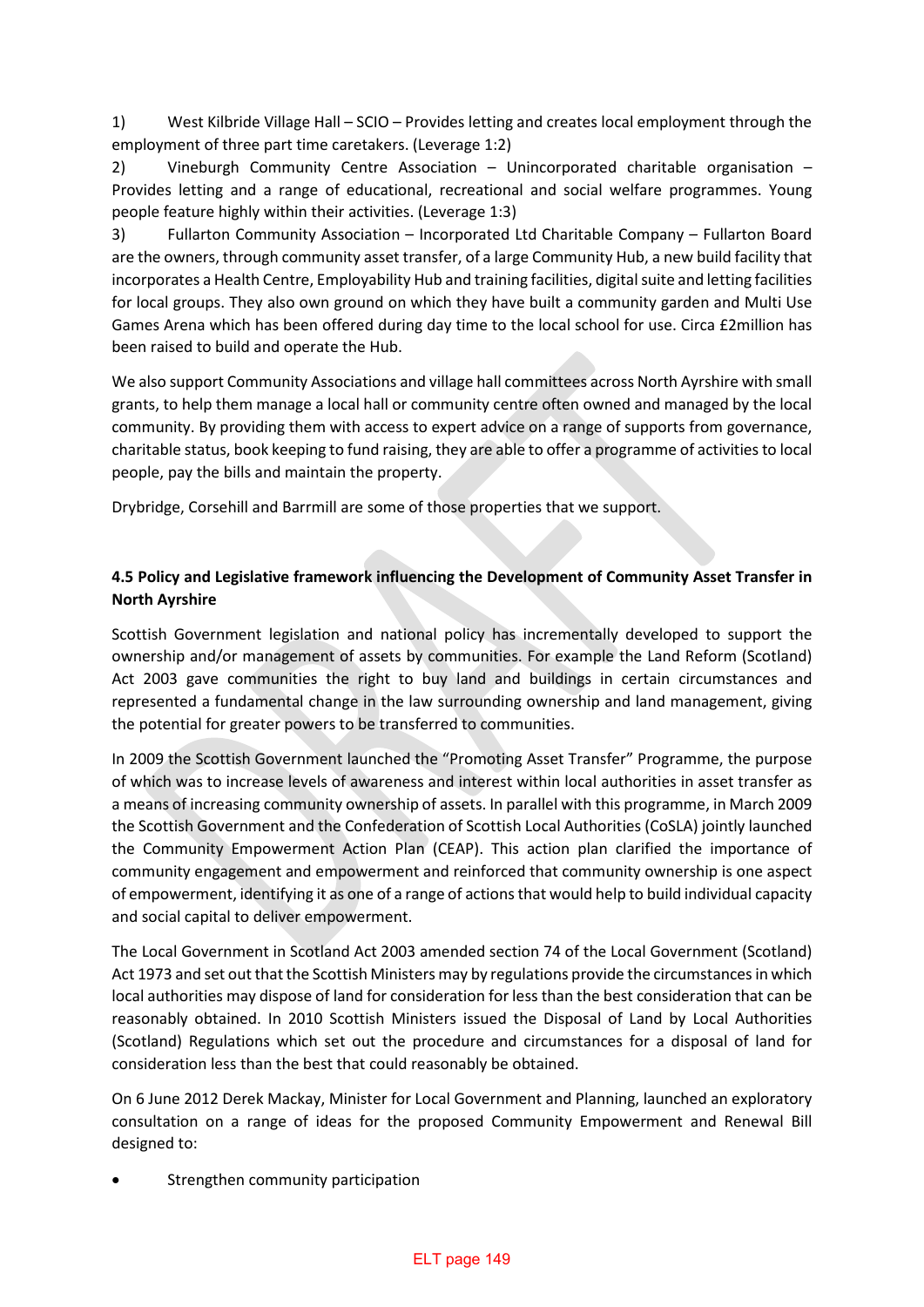- Unlock enterprising community development; and
- Re-new our communities.

In September 2012 a Reference Group, jointly chaired by the Scottish Government and COSLA, was established to help inform and shape the development of the proposed Community Empowerment and Renewal Bill and North Ayrshire Council, following evaluation of their approach, was clear that their policies and those of their community planning partners were closely aligned with the outcomes of the Scottish Government strategies and initiatives and were confident they were implementing the spirit of the developing strategic guidance and statutes.

As part of North Ayrshire's Council Plan 2012/17 the Council aimed to "support communities to grow and develop opportunities for the active engagement and participation of all our citizens by listening to local needs and aspirations."

The Corporate Asset Strategy, in which one of the individual asset plans was for Property, was approved by Cabinet in January 2013.The Property Asset Management Plan was approved by Cabinet in February 2013 and the Policy and Guidance for Community Asset Transfer were published in April 2013.

The Scottish Government issued in 2013 The Requirements for Community Learning and Development (Scotland) and this supplemented the Strategic guidance on Community Learning and Development issued in 2012 to Community Planning Partners. The CLD Regulations are subordinate legislation within the Education (Scotland) Act. These CLD Strategic documents, reinforce the importance of developing a co-production strategy with communities of geography and interest, to develop the statutory 3 year Community Learning and Development Plan, which in North Ayrshire has been incorporated within the Locality Planning Partnership arrangements. The CPP Strategic Guidance and CLD regulations require the Education Authority to:

- Empower people, individually and collectively, to make positive changes in their lives and in their communities through learning.
- To build sufficient capacity to do so, through the provision of adequate Learning and development.

## **4.6 Development of the North Ayrshire Policy and Guidance for Community Asset Transfer**

North Ayrshire Council's Property Asset Management Action Plan, supported the transfer of assets through exploration of partnership opportunities and option appraisals, on the disposal of surplus assets, built upon the experience of historic arrangements for asset transfer across North Ayrshire.

North Ayrshire Council's Property Acquisitions and Disposals Policy included transfer to partners as an option when considering disposal of surplus assets and the policy for transfer of assets to the community. We sought to deliver the following North Ayrshire outcomes:

## *11a) Levels of voluntary action and community involvement have increased*

## *11b) Partnership working between public services is more efficient and effective.*

A working group was set up within North Ayrshire Council to write a Policy and guidance for Community Asset Transfer in North Ayrshire and these were published and promoted in April 2013.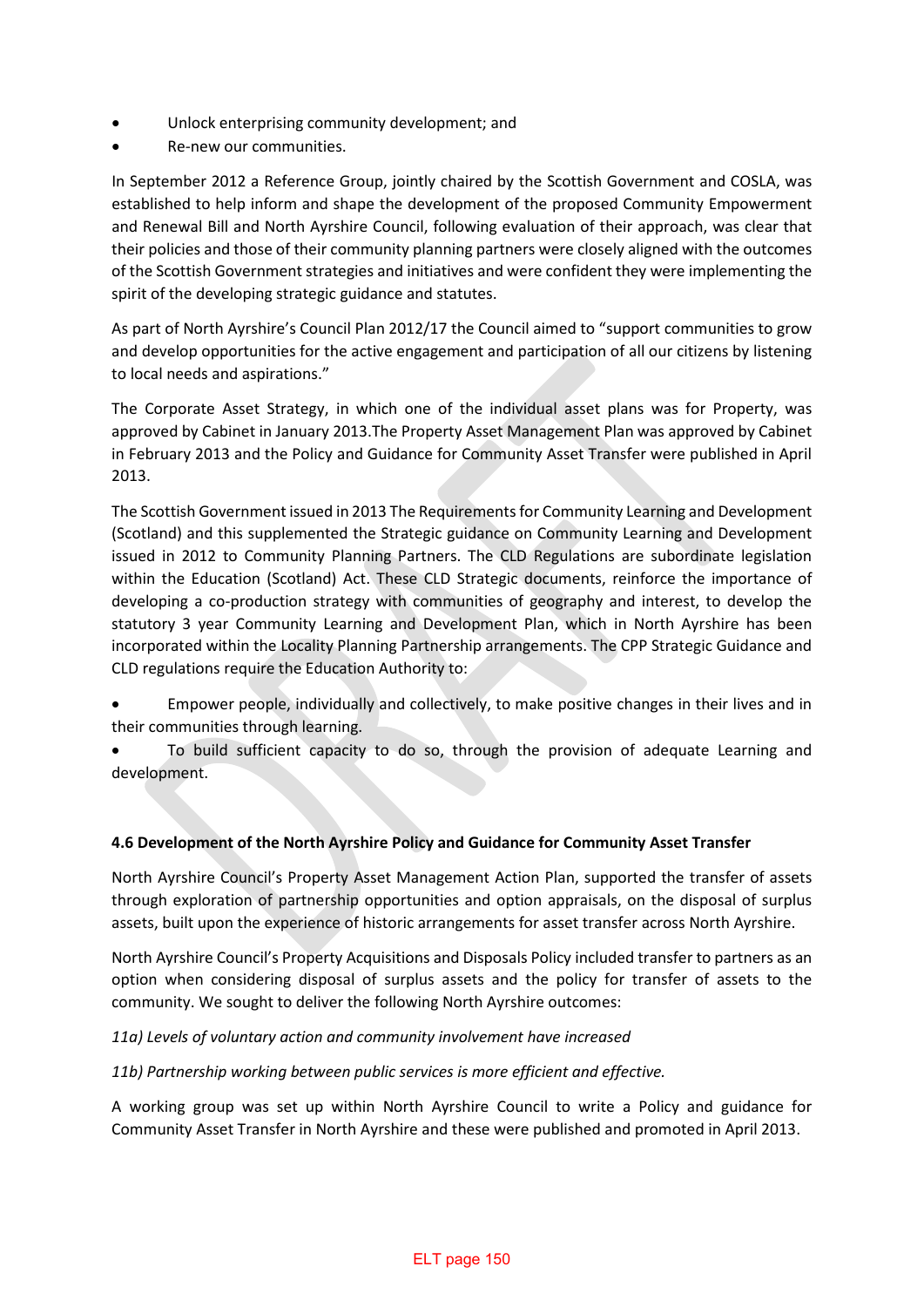North Ayrshire Council recognised that community asset transfer can be a valuable part of developing and supporting local communities and it wished to ensure that appropriate assets can be owned and managed by the people who regularly use them in a sustainable way. There is significant experience of working with Community Associations across North Ayrshire, particularly within SIMD areas, where local assets were transferred to "Community Management" within a Service Level Agreement.

Connected Communities staff provided finance and professional support to these community management groups, advised on regulations and legislation and co-produced reports for the Audit and Scrutiny committee, which were scrutinised annually to provide evidence of added value and community benefit.

The Council has implemented the Community Asset Transfer policy proactively, through awareness raising, outreach with communities and by the provision of financial support and help from Officers, to encourage groups to develop the capability, skills and capacities, to take on and sustain the asset for community benefit.

## **4.7 Aims of Community Asset Transfer within North Ayrshire:**

The Council's Asset Portfolio includes buildings, land, playing fields and other facilities and structures, which are used for a variety of different social, community and public purposes. They are used to support service delivery by partners such as the voluntary sector, and stimulate economic activity and regeneration. The transfer of assets to, or management by the Community, aims to enable community empowerment, allow access to new sources of finance and extend the use of existing facilities.

## **4.8 The Council summarised the main benefits of Asset Transfer to communities as being:**

- Community empowerment
- Regeneration of communities
- To extend the use of an asset, adding value in relation to the number of people benefitting and the range of opportunities it offers
- To stimulate the involvement of local people in shaping and regenerating their communities,
- The retention of an asset in the community otherwise at risk of closure

• To provide new opportunities for local learning and community capacity building and participation

- To promote a sense of civic pride and responsibility.
- Generating long term sustainable revenue streams for groups making them more sustainable.
- Providing local people with a meaningful stake in the future development of the place in which they live or work.

• Being able to be used as leverage to draw in new funding and expand the level of community activity.

• Providing opportunities for the creation of new partnerships with access to resources not available to the Council.

## **4.9 The Council summarised the benefits to the Community Planning Partnership as:**

- Providing a more accessible and responsive base from which services can be delivered.
- Restoring iconic buildings

### ELT page 151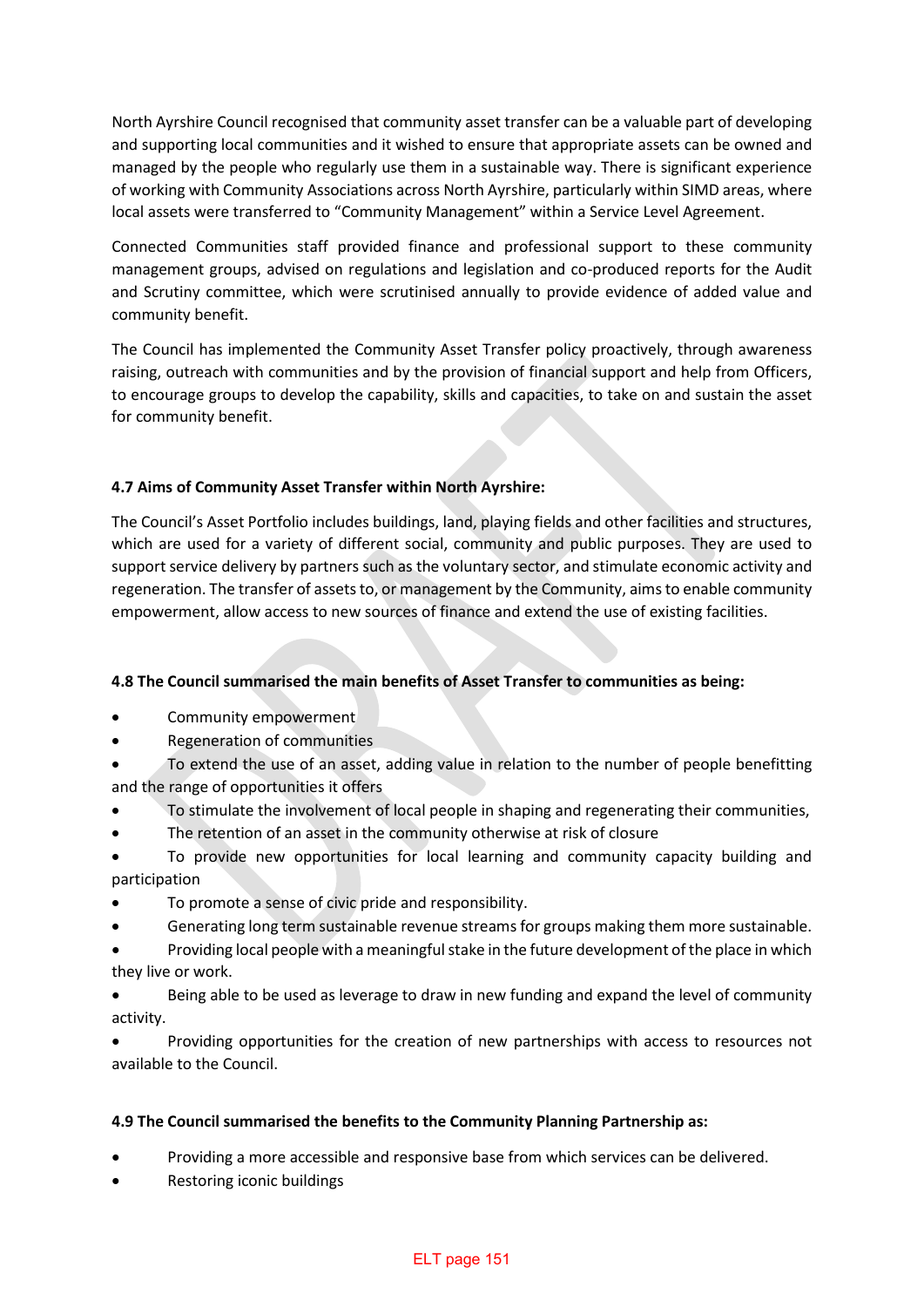- Delivering social, economic and environmental benefits
- Providing a catalyst for inward investment and local multipliers through local purchasing and employment
- Helping to progress Community Planning priorities
- Providing opportunities for long term working between sectors
- Creating the opportunity for investment in the asset that may not be possible within Council ownership
- Bringing back into full use properties deemed surplus to requirement or underperforming.

## **4.10 What we look for in an applicant organisation:**

For the purpose of the Council's policy and in accordance with the guidance within the Community Empowerment (Scot) Act which requires a measured and transparent approach to assessment, community, voluntary and social enterprise groups will be expected to demonstrate the following characteristics:-

- Be formally-constituted as defined within the Act as either a SCIO, Community Benefit Company or be a registered company with a charities lock
- Have sound long-term management and governance arrangements
- Have their own decision-making system and accountability to independent trustees or their own members or constituents
- Do not distribute any surplus to owners or members but apply any surplus wholly for the benefit of the organisation to serving its basic purpose as set out within their governance structure
- Are non-political and are not engaged in supporting candidates for political office
- Have an element of involvement of volunteers.

The Council will consider transfer of assets to long established, stable and secure formal organisations and will also consider transfers to newly formed community groups provided they can demonstrate they have the necessary expertise and experience to manage the asset and have a sound business proposal in place.

### **4.11 Assessment Process**

Any applicant seeking to take on a Council asset must be able to:-

• Provide a well-prepared and sustainable business proposal (Our scrutiny will be proportionate to the size of the application)

• Demonstrate a clear community/social demand for the proposed activity to be delivered from the asset. Evidence of substantial and appropriate community engagement that supports the proposal must be provided

• Demonstrate that they have the capacity to manage the asset and have directors or management committee members who have the necessary skills and experience

• Show they have good governance and robust financial systems in place along with all necessary policies expected of an organisation such as training plans, health and safety policies, Equalities policy and comply with relevant equalities legislation, etc

• Show how their proposal contributes to the achievement of the Council's outcomes

### ELT page 152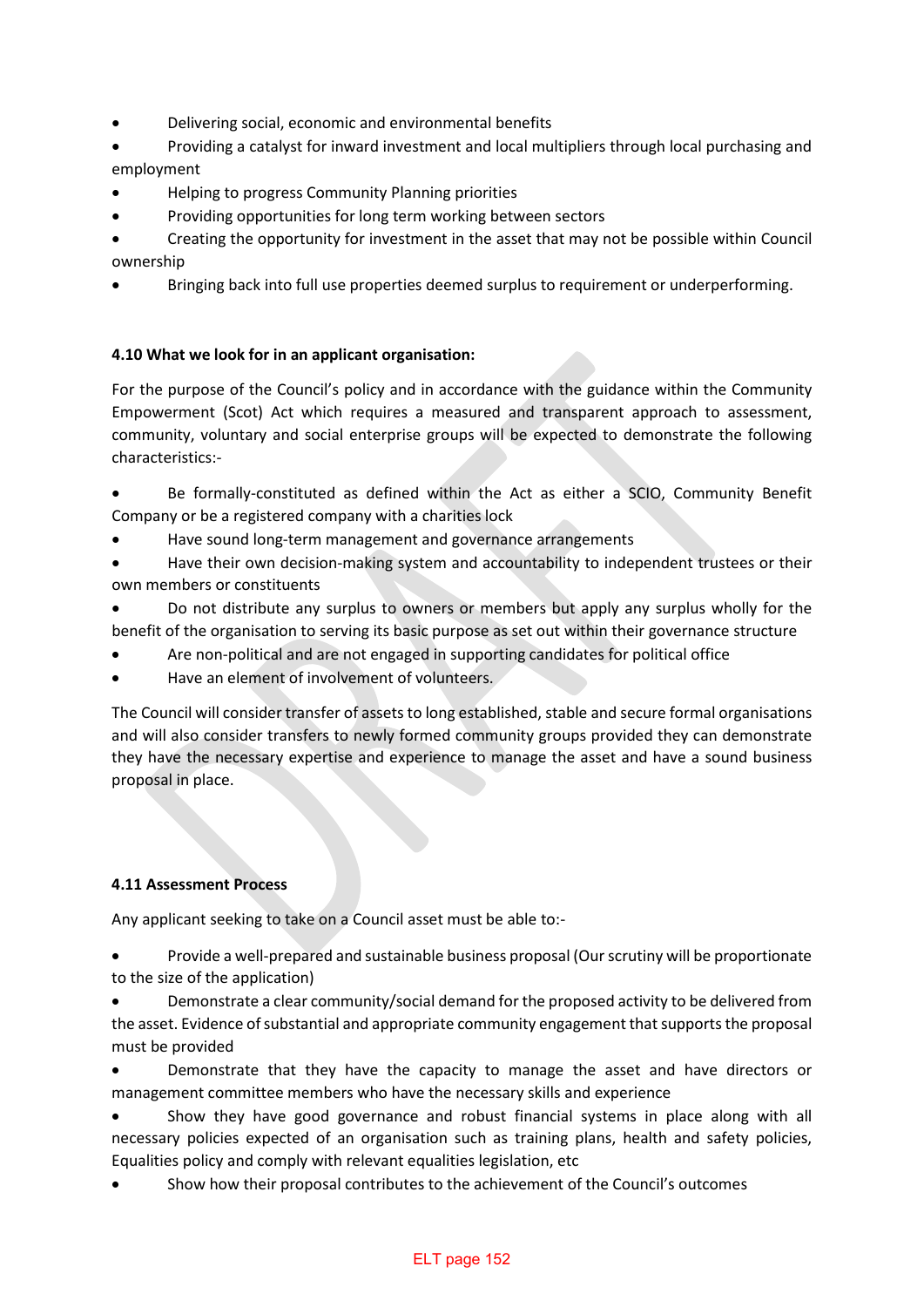• Prove that the proposed project will not duplicate activities, services or facilities already provided in the local community.

### **4.12 Summary of Progress with Asset Transfer April 2013 – June 2017**

The first registered enquiry was logged in April 2013 following a series of awareness raising sessions with local communities across North Ayrshire.

Initially around 20 organisations expressed an interest, but that number reduced as groups who had attended information sessions which went into more depth about the Asset Transfer process, self selected to withdraw their application.

The Community Ownership Support Service as part of DTAS worked in partnership with connected communities during these information sessions, to ensure that community groups had access to a "friend at court" with an unbiased opinion and independent of the local authority. We continue to work with colleagues in DTAS and COSS.

Since the establishment of the Community Asset Transfer Officers group within the Council, the corporate approach has improved significantly and together Officers have refined and improved the process and continuously do so.

Since the original Committee report presented at Cabinet on 10<sup>th</sup> February 2015 (The first Asset Transfer applications to be approved for consideration), the following applications have been signed off as completed:

| Fullarton Community | <b>Transfer of Land</b> | November 2013 | As a result of the land   |
|---------------------|-------------------------|---------------|---------------------------|
| Association         |                         |               | transfer<br>the           |
|                     |                         |               | Community                 |
|                     |                         |               | Association were able     |
|                     |                         |               | to draw down circa £2     |
|                     |                         |               | million for a new build   |
|                     |                         |               | Community<br>and          |
|                     |                         |               | Health<br>and             |
|                     |                         |               | Employability Hub.        |
| Fullarton Community | <b>Transfer of Land</b> | August 2017   | <b>MUGA</b><br>and        |
| Association         |                         |               | Garden<br>Community       |
|                     |                         |               | development<br>which      |
|                     |                         |               | opened in September       |
|                     |                         |               | 2017.                     |
| Watch<br>Coast      | Permission to occupy    | October 2017  | The Coastwatch group      |
| (Scotland) Irvine   | Boy's patented tower    |               | continue<br>raise<br>to   |
|                     | (Pilot House) Irvine    |               | sufficient funding and    |
|                     | with<br>Harbour<br>a    |               | volunteer support to      |
|                     | request for ownership   |               | re-roof the<br>historic   |
|                     | submitted.              |               | Pilot<br>listed<br>House, |
|                     |                         |               | install windows, steel    |
|                     |                         |               | floors and repaint the    |
|                     |                         |               | tower to save it from     |
|                     |                         |               | further deterioration     |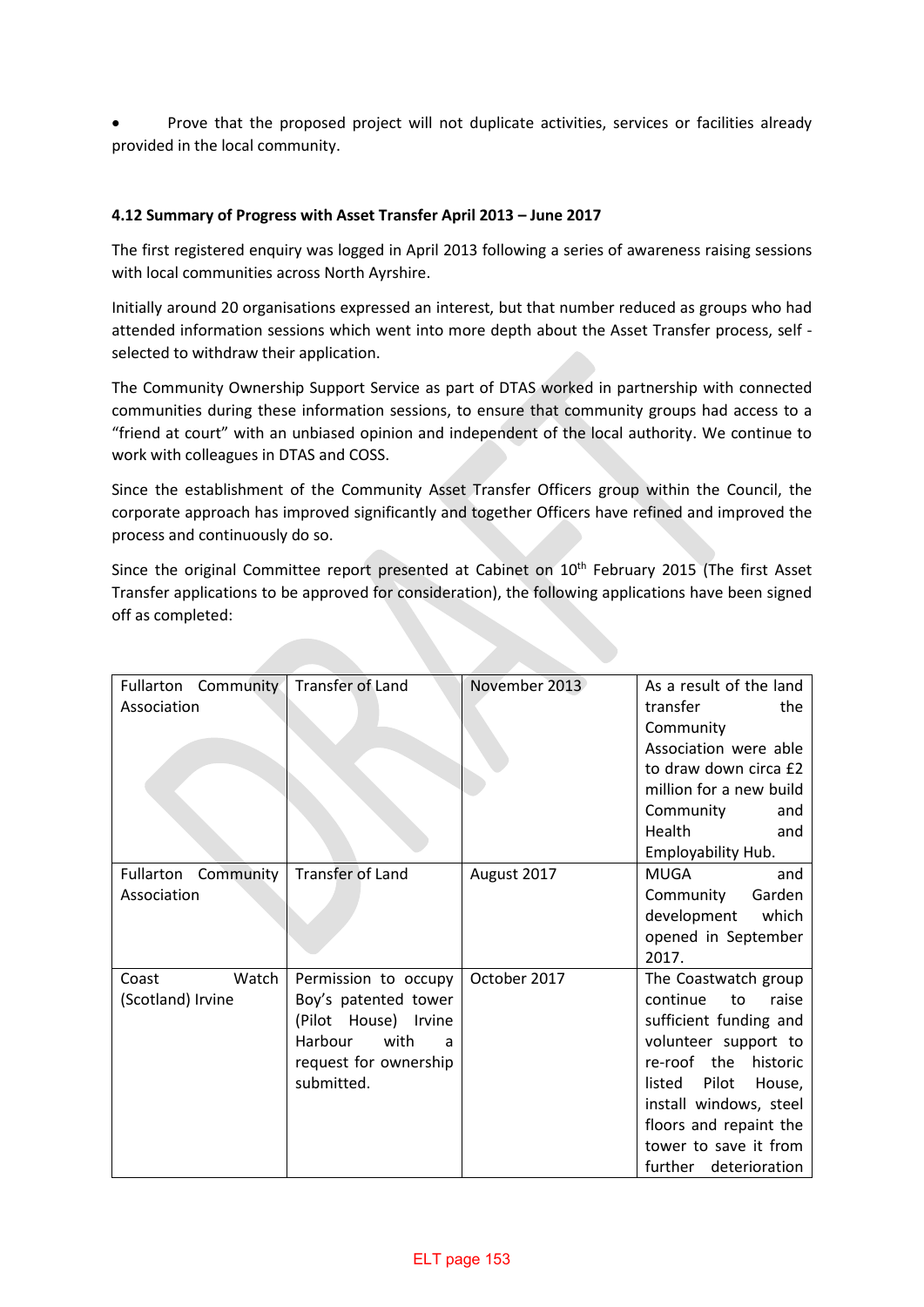|                           |                               |                         | and begin the process        |
|---------------------------|-------------------------------|-------------------------|------------------------------|
|                           |                               |                         | of bringing it back into     |
|                           |                               |                         | community<br>use.<br>A       |
|                           |                               |                         | recent application for       |
|                           |                               |                         | around £100,000 to           |
|                           |                               |                         | complete the<br>steel        |
|                           |                               |                         | has<br>work<br>been          |
|                           |                               |                         | submitted to Scottish        |
|                           |                               |                         | Government                   |
|                           |                               |                         | Regeneration<br>Capital      |
|                           |                               |                         | other<br>Fund<br>and         |
|                           |                               |                         | funders.                     |
| Watch<br>Coast            | Permission to occupy          | December 2016           | The Coastwatch group         |
| (Scotland) Irvine         | the Irvine Beach Park         |                         | have also taken access       |
|                           | <b>Toilets</b>                |                         | and control of the           |
|                           |                               |                         | former Beach Toilets         |
|                           |                               |                         | (renamed the Beach           |
|                           |                               |                         | Pavilion)<br>and<br>are      |
|                           |                               |                         | continuing to provide        |
|                           |                               |                         | first aid, toilet facilities |
|                           |                               |                         | and safety patrols for       |
|                           |                               |                         | touristsand<br>local         |
|                           |                               |                         | residents using the          |
|                           |                               |                         | beach. The group also        |
|                           |                               |                         | raised<br>£40,000<br>to      |
|                           |                               |                         | appoint a full time          |
|                           |                               |                         | Manager to develop           |
|                           |                               |                         | Community relations          |
|                           |                               |                         | with local schools, the      |
|                           |                               |                         | service<br>and<br>ranger     |
|                           |                               |                         | local<br>community           |
|                           |                               |                         | this<br>As<br>groups.<br>is  |
|                           |                               |                         | Common Good land             |
|                           |                               |                         | special<br>provisions        |
|                           |                               |                         | attach to any lease,         |
|                           |                               |                         | disposal or sale.            |
| North Ayrshire<br>Staff   | Lease<br>of<br>Littlestane    | December 2016           | For use as a recreation      |
| Association               | Hall Irvine                   |                         | and education unit for       |
|                           |                               |                         | North Ayrshire Staff         |
| Irvine Judo Club          | <b>Lease of Parterre Hall</b> | November 2017           | The Irvine Judo club         |
|                           |                               |                         | raised<br>have<br>over       |
|                           |                               |                         | £120,000 to redesign         |
|                           |                               |                         | completely<br>and            |
|                           |                               |                         | refurbish, the Parterre      |
|                           |                               |                         | hall, build a new gym        |
|                           |                               |                         | and make the property        |
|                           |                               |                         | a centre of excellence       |
|                           |                               |                         | for martial arts.            |
| <b>Garnock Rugby Club</b> | Transfer of land for the      | Ownership<br>of<br>land | club<br>The<br>have          |
|                           | Lochshore clubhouse           | likely to be achieved   | undertaken                   |
|                           | development site              | August 2018             | substantial<br>ground        |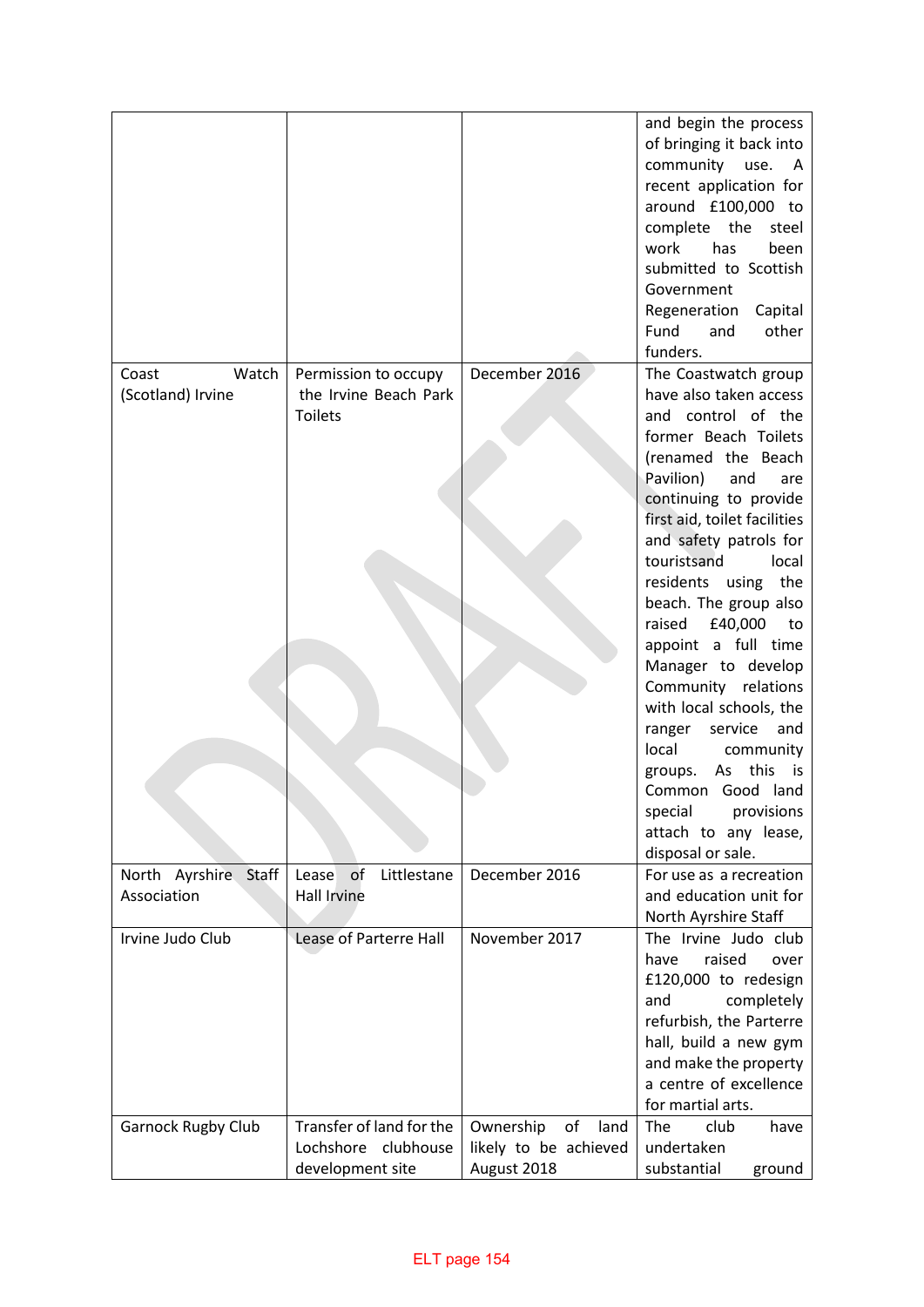|                                                                    |                      |                    | tests to ensure the<br>suitability and stability<br>of the ground, and are<br>at an advanced stage<br>in negotiating funding<br>for a new build with<br>national sports<br>the<br>governing bodies |
|--------------------------------------------------------------------|----------------------|--------------------|----------------------------------------------------------------------------------------------------------------------------------------------------------------------------------------------------|
| Skelmorlie Community                                               | MUGA development     | finalised<br>Lease | <b>New</b><br>provision                                                                                                                                                                            |
| Sports Club                                                        |                      | December 2017      | designed<br>and                                                                                                                                                                                    |
|                                                                    |                      |                    | delivered<br>to<br>encourage<br>increased                                                                                                                                                          |
|                                                                    |                      |                    | school and community                                                                                                                                                                               |
|                                                                    |                      |                    | activity in sport in a                                                                                                                                                                             |
|                                                                    |                      |                    | rural community                                                                                                                                                                                    |
| Ardeer Rifle and Pistol                                            | Transfer of property | January 2018       | Transfer of ownership                                                                                                                                                                              |
| Club                                                               | and land             |                    | of a shooting range to                                                                                                                                                                             |
|                                                                    |                      |                    | the club                                                                                                                                                                                           |
| Table 1                                                            |                      |                    |                                                                                                                                                                                                    |
|                                                                    |                      |                    |                                                                                                                                                                                                    |
| The following applications did not proceed or have been withdrawn: |                      |                    |                                                                                                                                                                                                    |

The following applications did not proceed or have been withdrawn:

| Kirktonhall<br>West<br>Kilbride        | Lease of property              | 2016 | Costs of the project<br>were too high due to<br>listed<br>status<br>_of<br>building                            |
|----------------------------------------|--------------------------------|------|----------------------------------------------------------------------------------------------------------------|
| Irvine Bay Gymnastics<br>Club          | Lease of property              | 2016 | Overtaken by another<br>partnership<br>project<br>with the Council                                             |
| Longbar Table Tennis<br>Club           | Lease of property              | 2016 | Agreed an alternative<br>arrangement of "key-<br>holding" with the<br>facilities team and no<br>lease required |
| <b>ANCHO</b><br>Housing<br>Association | Redburn<br>Community<br>Centre | 2016 | Application did<br>not<br>proceed subsequent<br>to a robust community<br>engagement process                    |

| Takeda Karate   Annick Pavilion<br>Irvine<br>Club |                                      | 2016 | Property<br>was<br>vandalised and set on<br>fire                                             |
|---------------------------------------------------|--------------------------------------|------|----------------------------------------------------------------------------------------------|
| Lochshore Community<br>Association                | Lochshore<br>Land<br>at<br>Kilbirnie | 2016 | transfer<br>Asset<br>continued<br>with<br>new<br>applicant (Rugby Club)<br>as detailed above |
| <b>Bridge</b><br>Church<br>Kilwinning             | Property and land at<br>Kllwinning   | 2016 | Did not proceed                                                                              |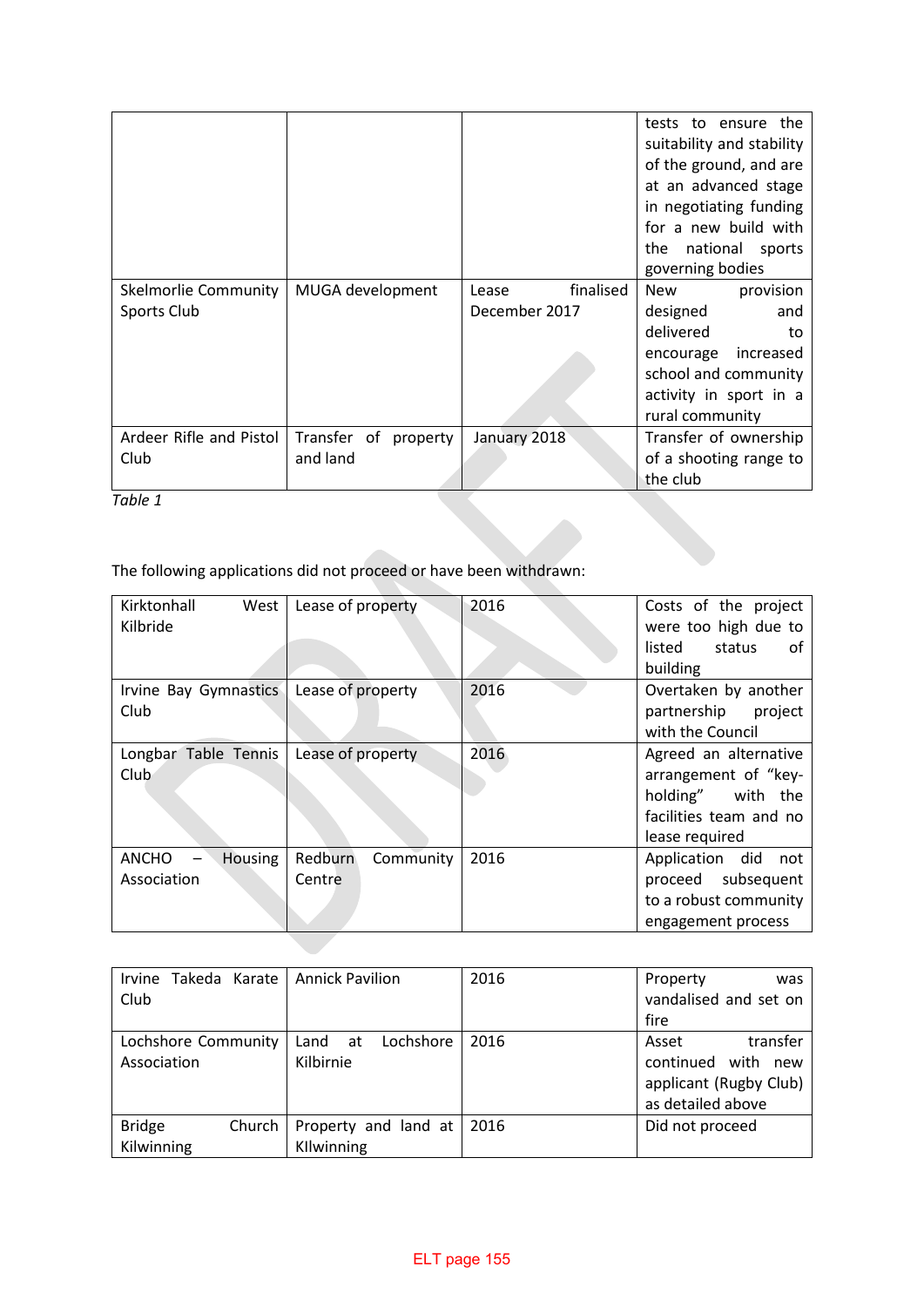| Kilwinning                 | Rangers   Football park | 2016 | Did not proceed      |
|----------------------------|-------------------------|------|----------------------|
| Abbey Park                 |                         |      |                      |
| Irvine Vics 2004s          | Football park           | 2016 | Did not proceed      |
| Ayrshire Communities       | McGavin Park            | 2016 | Did.<br>not meet the |
| <b>Education and Sport</b> |                         |      | assessment criteria  |
| $T = L L$                  |                         |      |                      |

*Table 2*

### **4.13 Reviewing and improving the process**

We have been reviewing our experience over the past four years with applicants, partner organisations, Community Ownership Support Scotland, Officers of the Council and the Community Planning Partnership and have re-drafted our policy and guidance to help us make the process more efficient, supportive and capable of meeting the stringent guidance which accompanies the Community Empowerment (Scotland) Act.

The Council has a Community Asset Transfer Officer Team which includes representatives from Estates, Legal, Business Development, Finance, Connected Communities and Place and they have concluded a revision and improvement of current guidance and procedures to make them concurrent with the governments published guidance of January 23rd 2017

The group has addressed:

A review of the previous asset transfer process, reducing the stages from five to two

• The establishment of an online register detailing the available property portfolio, updated at least quarterly

• The development of an internal Council capital Investment plan, detailing property being retained for sale to fund planned work that benefits the wider North Ayrshire communities

• The establishment of a North Ayrshire appeals process for applicants

How we review future applications  $-$  a SPOC (single point of contact) is allocated to each application to undertake specific tasks/responsibilities and complete a report for connected communities. Each of the other sections e.g. Legal, Estates, Finance, Business Support also complete an assessment. The SPOC liaises with the applicant throughout the process

• How we review future applications – under our revised guidance Stage 1 does not now begin until after all of the required documentation has been received and is complete to the satisfaction of the Council. This helps us to meet the 6 month deadline for transfer decisions

Updating lease terms and the process of valuation for applications – Applicants must now say what they are willing to pay for a property to be transferred, the valuation is set by the District Valuer and the final decision on the value to be achieved is made by Cabinet

• Guidance on heads of terms and dilapidations for all applicant groups is given where a lease is being entered into to ensure they are aware of their duty and responsibility as lessees

• Guidance on property condition and access to any information we retain that can be accessed is provided ordinarily free of charge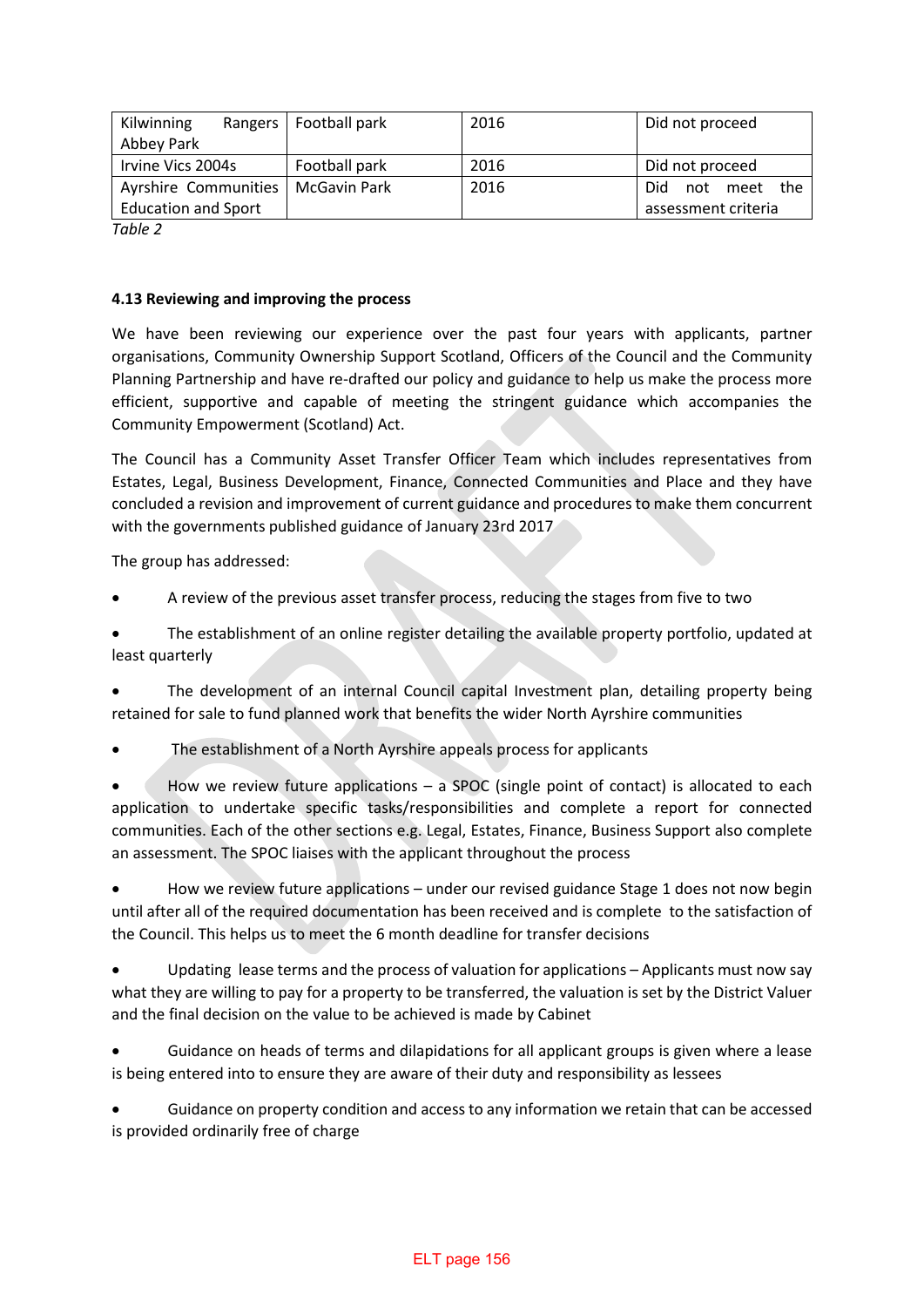• The provision of training and support is offered to build the capacity of applicants, to write and conclude a successful asset transfer proposal, which is sustainable in the long term. Support may be available from our Third Sector Business Development Team.

These changes will enable the applicant to be given a decision within the statutory guidance period of 6 months with continued officer support for a further 2 months, to conclude any additional legal or other works required.

Our experience has been that a period of 6 months from the beginning to the end of the process is laudable but not practical and may force people to be driven by a timeline, rather than the educational process, that also allows them to step out of the process if the realisation of the level of work involved, becomes too onerous for volunteers.

North Ayrshire is proud of its support to applicants and in particular the part of the process that allows applicants to withdraw at any stage without feeling under duress.

If any change in circumstance warrants the group to make a decision to withdraw, it is not in anyone's interest to force a decision on lease or transfer a property which is then handed back within a relatively short space of time.

We monitor and manage the applications within the published guidance and negotiate with applicants any additional time required to finalise and notify the decision of the Cabinet.

## **4.14 Current Community Asset Transfers being considered within the new Guidance and policy arrangements:**

The following table details the current list of applications being considered within the new guidance. There is an extensive list of toilets on Arran awaiting determination, which resulted from the last round of budget decisions leading to their closure and subsequent re-opening to meet community wishes.

The Arran islanders were quick to respond to keep the facilities open for the comfort of tourists and the Connected Communities team began the process of ensuring that the groups seeking an asset transfer had the necessary governance documentation to enable them to be designated as a Community Transfer Body.

As it takes on average of 6 months for the Office of the Scottish Charities Regulator to process an application for a Scottish Charitable Incorporated Organisation (SCIO) and a few months to provide the training and build the capacity of the groups to be fully aware of what they are undertaking in terms of responsibility for managing a SCIO, these particular applications are exceeding the terms of the guidance.

It is important to acknowledge that the 6 month timescale may be laudable, but in some circumstances it is also impractical. We do speak regularly to these groups and are progressing their individual cases at a rate that is appropriate to each individual group.

The guidance within the Act must be interpreted in terms of each application and clearly one size does not fit all.

Our new policy and guidance reflects that and we will not approve any applicant's stage one submission until all of the necessary requirements have been submitted to our satisfaction, to assist us in maintaining the set timescale.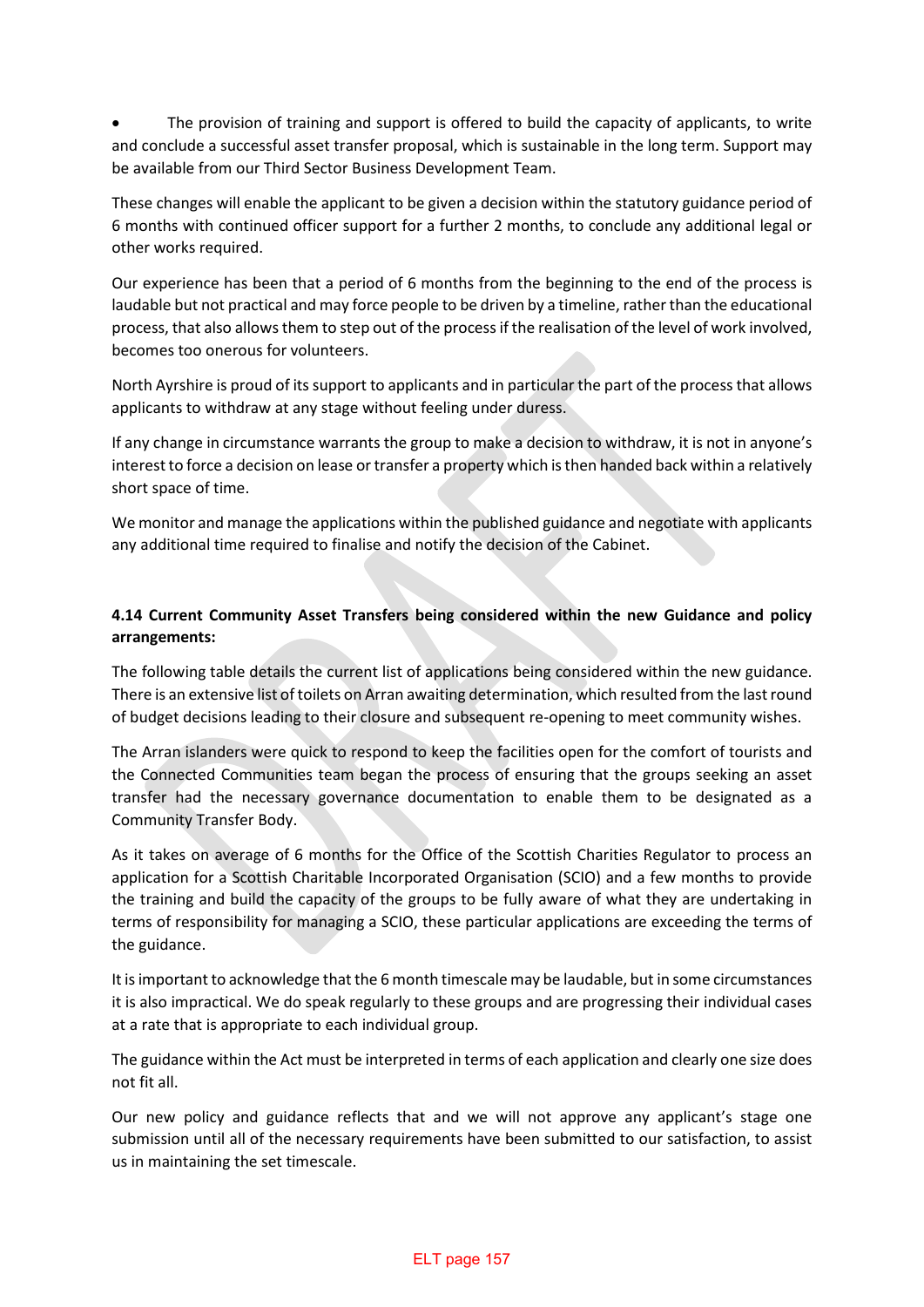Clearly North Ayrshire have promoted and supported a wide range of asset transfers from incorporated organisations as well as unincorporated ones and to date most have been satisfied with the support provided, whether they leased, owned or simply chose not to proceed further with an application.

We will continue to provide awareness raising sessions and seminars on Asset transfer this year, beginning September and again in January 2019 and will encourage more communities to take the subsidiarity route, by dealing with local issues as close to where they present as possible, by taking local control of local assets and facilities.

**4.15 Applications being determined following the review of the guidance and policy in November 2017**

| Group                                                                                                  | <b>Status/Request</b>                                                                                               | <b>CAT Process</b>                                                                  | <b>SPOC</b> | <b>Update</b><br><b>April</b><br>2018<br><b>Comments</b>                                                                                                                                                                                |
|--------------------------------------------------------------------------------------------------------|---------------------------------------------------------------------------------------------------------------------|-------------------------------------------------------------------------------------|-------------|-----------------------------------------------------------------------------------------------------------------------------------------------------------------------------------------------------------------------------------------|
| <b>Irvine</b><br>Incorporated<br><b>SCIO</b><br><b>Trades</b><br>Trust:<br>SC033460                    | Pursuing<br>17<br>Bank<br>Street,<br>Irvine;<br>building<br>condition<br>info<br>provided<br>by<br>Estates.         | Stage 1 received<br>12/07/17;<br>assistance<br>being<br>provided<br>to<br>progress. |             | Report to be submitted to<br>Cabinet                                                                                                                                                                                                    |
| <b>Meadow</b><br><b>Irvine</b><br><b>Community Club:</b>                                               | Pitches<br>at∍<br>Milgarholm<br>Park, Irvine                                                                        | Stage 1 received<br>01/06/17;<br>assistance being<br>provided<br>to<br>progress     |             | Group arranging to have a<br>feasibility study carried out<br>on the ground. Group have<br>contacted<br>Social<br>Enterprise<br>Development Officer for<br>advice on feasibility study.                                                 |
| Organic<br><b>Growers</b><br>οf<br>Fairlie - Douglas Park:<br>Community not for profit<br>organisation | Request<br>extension<br>of -<br>land within the<br>Park                                                             | Stage 1 received<br>12/01/17;<br>assistance<br>being<br>provided<br>to<br>progress  |             | clarity<br>Seeking<br>the<br>on<br>extent of land required                                                                                                                                                                              |
| <b>TASS Thistle FC: SCIO</b><br>SC040433                                                               | Lease of Ardeer<br>Quarry Playing<br><b>Fields</b> ; Business<br>Plan<br>received<br>24/10/17                       | Stage 1 received<br>18/11/16;<br>assistance<br>being<br>provided<br>to<br>progress  |             | Working with group re their<br><b>SCIO</b><br>application<br>for<br>suitable governance and<br>community<br>engagement<br>processes.                                                                                                    |
| Kilbirnie:<br>Project<br>Constituted<br>Community<br>Group                                             | Site of Kilbirnie<br>Swimming Pool<br>including MUGA<br>Workshops;<br>&<br>provided<br><b>TOL</b><br>for Workshops; | Stage 1 received<br>14/11/16;<br>assistance<br>being<br>provided<br>to<br>progress  |             | The group has recently<br>secured a Development<br>Funding grant to enable it to<br>prepare a fully detailed<br>strategic plan and capital<br>proposal<br>relevant<br>for<br>funders This includes costs<br>for a topographical survey, |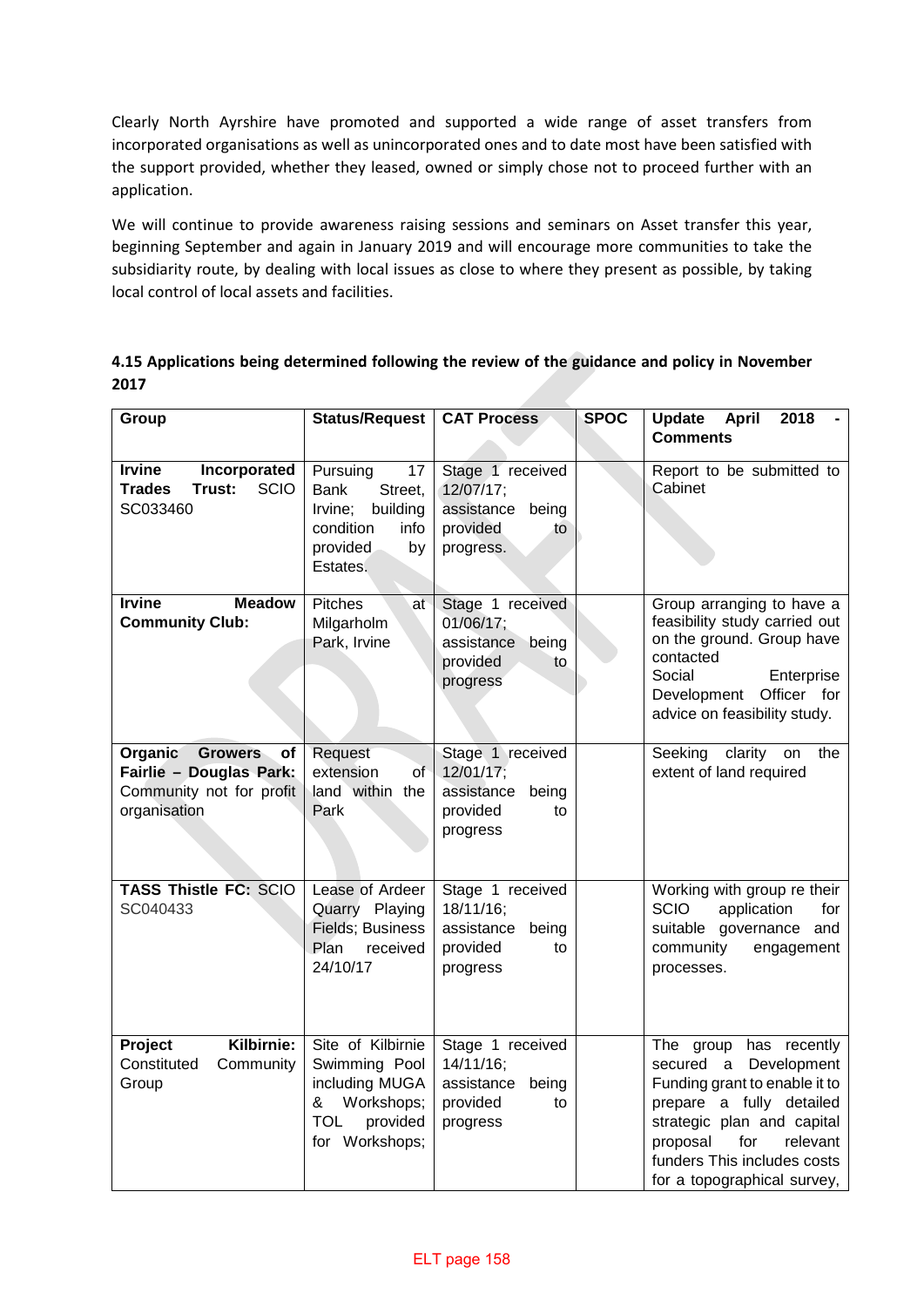|                                                                                                | group preparing<br><b>Business Plan</b>                                     |                                                                            | utilities<br>report,<br>geo-<br>environmental desk study<br>and ground investigation.<br>Project Kilbirnie was given<br>temporary occupation<br>a<br>licence for the lock-ups and<br>garages at Ladysmith Road<br>which they subsequently<br>developed into a Men's<br>Shed. A separate group<br>'The Garnock Valley Mens<br>Shed' has recently been<br>constituted to develop and<br>manage this building and<br>are now in the process of<br>acquiring SCIO status. |
|------------------------------------------------------------------------------------------------|-----------------------------------------------------------------------------|----------------------------------------------------------------------------|-----------------------------------------------------------------------------------------------------------------------------------------------------------------------------------------------------------------------------------------------------------------------------------------------------------------------------------------------------------------------------------------------------------------------------------------------------------------------|
| <b>Garnock Rugby Club:</b><br>previously submitted as<br>Lochshore<br>Community<br>Association | Land<br>at<br>Lochshore<br>to<br>build new sports<br>changing<br>facilities | Stage<br>1<br>approved13/03/15<br>(LCA);<br>progression<br>almost complete | Legal<br>exchange<br>being<br>finalised for transfer of land<br>at no cost to attract match<br>funding                                                                                                                                                                                                                                                                                                                                                                |

| <b>Whiting Bay and</b><br><b>District</b><br><b>Improvement</b><br><b>Association:</b><br><b>SCIO - SC047609</b><br>(28.07.17) | Foreshore<br>&<br>Sandbraes:<br>Signed letter of<br>transfer (TOL)<br>and<br>are<br>in.<br>possession<br>and occupation<br>of the toilets<br>(Group<br>own<br>land<br>at<br>Sandbraes) | <b>CAT</b><br><b>No</b><br>paperwork<br>yet<br>submitted;<br>assistance<br>being<br>provided to<br>progress       | The group have had ongoing<br>issues with transfer of utilities at the<br>Foreshore site which CP has been<br>supporting them with.<br>There has been fire damage to the<br>toilets at Sandbraes They are<br>currently liaising with the Air<br>Ambulance service regarding the<br>supply of power to the windsock at<br>the helicopter landing pad. |
|--------------------------------------------------------------------------------------------------------------------------------|----------------------------------------------------------------------------------------------------------------------------------------------------------------------------------------|-------------------------------------------------------------------------------------------------------------------|------------------------------------------------------------------------------------------------------------------------------------------------------------------------------------------------------------------------------------------------------------------------------------------------------------------------------------------------------|
| <b>Public</b><br>Kilmory<br>Hall: Constituted<br>group - Company<br>Limited<br>bv<br>Guarantee                                 | Signed letter of<br>transfer (TOL)<br>and<br>are<br>in.<br>possession<br>and occupation<br>of the toilets                                                                              | 1<br>Stage<br>received<br>$\overline{\phantom{0}}$<br>28/03/17;<br>assistance<br>being<br>provided to<br>progress | Group advised (proportionate)<br>Business Plan to be produced.<br>Stage 1 (previously stage 2)<br>application sent on 12th March.                                                                                                                                                                                                                    |
| <b>Brodick</b><br><b>Improvements</b><br><b>Committee:</b><br>Constituted group<br>Company<br>Limited<br>by<br>Guarantee       | Temporary<br>Occupation<br>Licence<br>provided<br>01/08/17                                                                                                                             | 1<br>Stage<br>received<br>27/07/17;<br>assistance<br>being<br>provided to<br>progress                             | Group advised (proportionate)<br>Business Plan to be produced.<br>Stage 1 (previously stage<br>2)<br>application sent on 1st March.                                                                                                                                                                                                                  |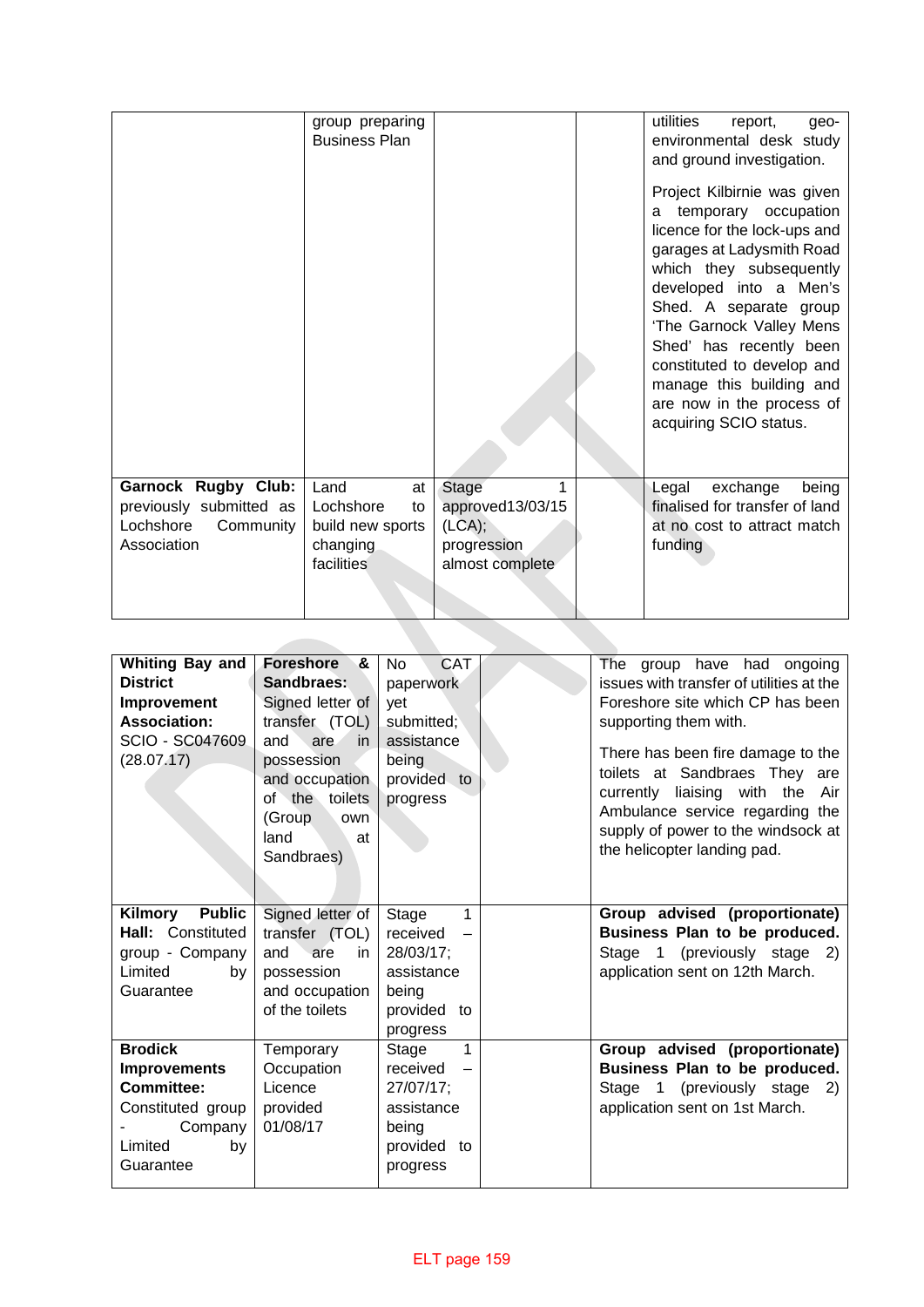| Corrie & Sannox<br><b>Village</b><br><b>Committee</b><br>Limited:<br>Constituted group<br>Company<br>Limited<br>by<br>Guarantee | Awaiting<br>the<br>delivery of their<br>facility,<br>new<br>unable to sign a<br>renewed TOL<br>until such time. | Assistance<br>being<br>provided to<br>progress                                                   | Glen Sannox - New toilet block on<br>with<br>all<br>finishings<br>site<br>and<br>Final<br>connections<br>complete.<br>inspection took place on Thurs 12th<br>April. CP met with group on<br>Wednesday 18th April to sign new<br>TOL, to<br>handover keys<br>and<br>manuals. CLD will then arrange<br>with group to take to the next step. |
|---------------------------------------------------------------------------------------------------------------------------------|-----------------------------------------------------------------------------------------------------------------|--------------------------------------------------------------------------------------------------|-------------------------------------------------------------------------------------------------------------------------------------------------------------------------------------------------------------------------------------------------------------------------------------------------------------------------------------------|
| <b>Lochranza Loos:</b><br>Unincorporated<br>group                                                                               | Temporary<br>Occupation<br>Licence<br>provided<br>04/08/17                                                      | 1<br>Stage<br>recd<br>21/08/17;<br>assistance<br>being<br>provided to<br>progress                | Group directed to Arran CVS for<br>assistance with SCIO. The SCIO<br>application is still pending.                                                                                                                                                                                                                                        |
| <b>Blackwaterfoot</b><br><b>Bog Buddies:</b>                                                                                    | Adopted<br>their<br>constitution on<br>13/08/17,<br>awaiting<br>finalisation<br>of<br>their<br>bank<br>account. | Assistance<br>being<br>provided to<br>progress                                                   | TOL received 05/02/18                                                                                                                                                                                                                                                                                                                     |
| Lamlash<br><b>Improvements</b><br><b>Association:</b><br>Company Limited<br>by Guarantee                                        | Temporary<br>Occupation<br>Licence<br>provided<br>17/11/17                                                      | Assistance<br>being<br>provided<br>to<br>progress                                                | advised<br>(proportionate)<br>Group<br>Business Plan to be produced.                                                                                                                                                                                                                                                                      |
| Lamlash<br><b>Improvements</b><br><b>Association:</b><br>Company Limited<br>by Guarantee                                        | Playpark<br>equipment x 4<br>plus<br>land<br>(owned)<br>by<br>Arran Estates)                                    | RF-S1 'Full'<br>Stage<br>1<br><b>NAC</b><br>Request<br>Form<br>received<br>05/02/18              | All sites owned by Arran Estates;<br>group advised to negotiate the<br>lease of the sites directly with them.<br>The Council will then rescind the<br>transfer<br>play<br>lease<br>and<br>the<br>equipment ownership to the LIA                                                                                                           |
| <b>Irvine</b><br>and<br><b>Brass</b><br><b>Dreghorn</b><br>band                                                                 | Lease<br>or<br>purchase<br><b>of</b><br><b>SDS</b><br>former<br>property<br>at<br><b>Bank St Irvine</b>         | $\mathbf{1}$<br>Stage<br>application<br>received,<br>assistance<br>being<br>provided to<br>group | Group at an early stage and would<br>consider a property nearer to<br>Dreghorn                                                                                                                                                                                                                                                            |

Table 3

## **5. Conclusion**

The Council has, as a result of their supportive process with communities, arrangements where nearly thirty community associations operate community facilities on behalf of their community, in partnership with the Council. Furthermore, the Council has concluded eight successful Community